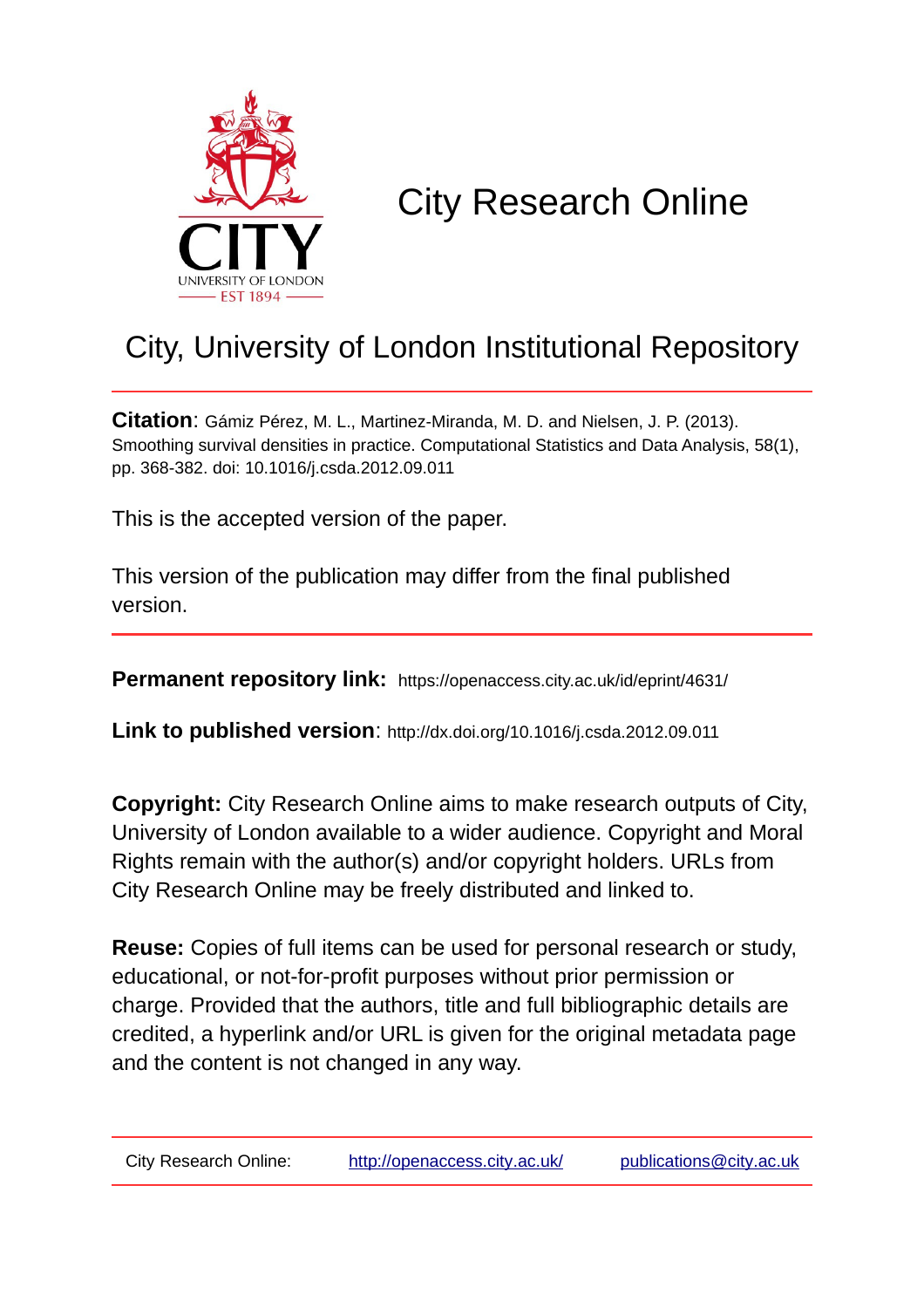## Smoothing survival densities in practice

M. Luz Gámiz Pérez \* María Dolores Martínez Miranda † Jens Perch Nielsen ‡

September 6, 2012

#### Abstract

Many nonparametric smoothing procedures consider independent identically distributed stochastic variables. While many important smoothing applications accommodate to this type of data, there are also many nonparametric smoothing applications, where the data is more complicated. This paper considers survival data or filtered data defined as following Aalen's multiplicative hazard model and aggregated versions of this model. Aalen's model based on counting process theory allows multiple left truncations and multiple right censoring to be present in the data. This type of filtering is omnipresent in biostatistical and demographical applications, where people can join a study, leave the study and perhaps join the study again. This paper provides a data application to aggregated national mortality data, where immigrations to and from the country correspond to respectively left truncation and right censoring. The estimation methodology is based on a recent class of local linear density estimators to which we develop a new stable bandwidth-selector, the do-validated estimator. Our aggregated mortality data study illustrates that our new practical density estimators provide us with an important extra element in our visual toolbox for understanding survival data.

<sup>∗</sup>University of Granada, Spain

<sup>†</sup>Cass Business School, City University, London, U.K.

<sup>‡</sup>Cass Business School, City University, London, U.K.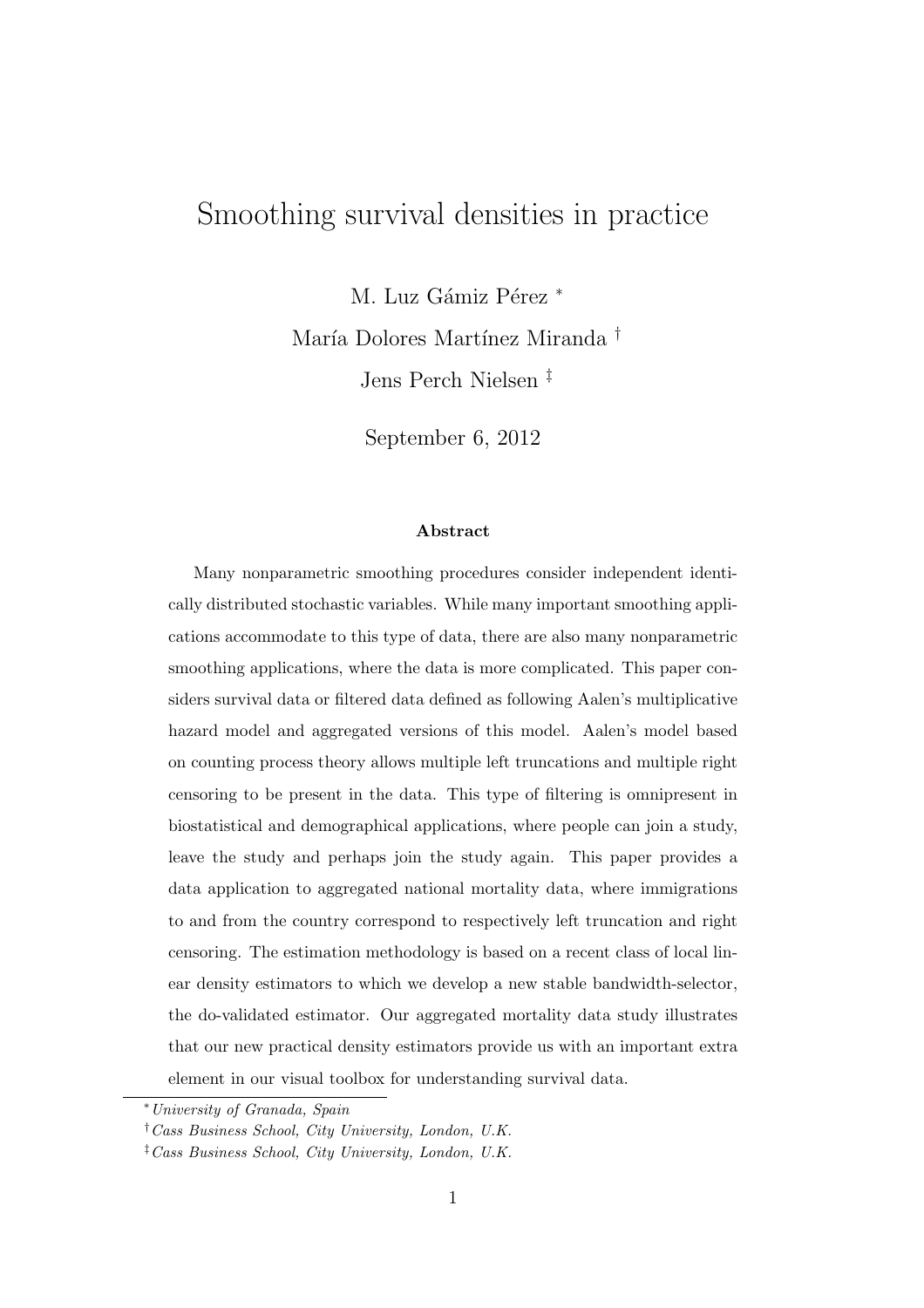Keywords and Phrases: Aalen's multiplicative model, bandwidth, crossvalidation, do-validation, filtered data, local linear estimation

## 1 Introduction

Smooth density estimation has been widely studied for identically and independent distributed data. One reason being the importance of providing density curves and functionals of density curves of this type of data. Another and perhaps as important reason is that the analysis of this type of data is the simplest possible and that the insights from studying this relatively simple case can be diffused into other areas of applications in mathematical statistics. In this paper we take advantage of recent detailed theoretical contributions of this simple type of data, see Mammen, Martínez-Miranda, Nielsen and Sperlich (2011). That paper describes in theory and practice why their new Do-validation bandwidth selector behave so well. In this paper we generalize their Do-validation estimator to filtered data allowing for left truncation and right censoring and we also show how this estimator should be calculated if only aggregated data is available. Our approach is a real generalization of Mammen et al. (2011) in the sense that had their been no filtering and no aggregation and had we had only classical independent and identically distributed data, then one element in our class of density estimators and its bandwidth selection simply reduces to the approach of Mammen et al.(2011). Our motivating application in this paper is old-age survival based on classical actuarial aggregated filtered data. Most practical mortality studies seem to be based on this type of data. We argue that while nonparametric hazard estimators become unstable when old-age is big then density estimators do no seem to have this problem. They keep stable - also for old age. In our particular study at hand, we consider a real life example visualizing the fit of a mortality model recently implemented in one of Europe's biggest pensions funds holding annuities for all current or former employees in Denmark. Clearly such a pension fund is not only concerned about the overall fit of their mortality model. Old age mortality is important to control for a pension fund paying lifelong guaranteed benefits to an entire population. The methodology provided by this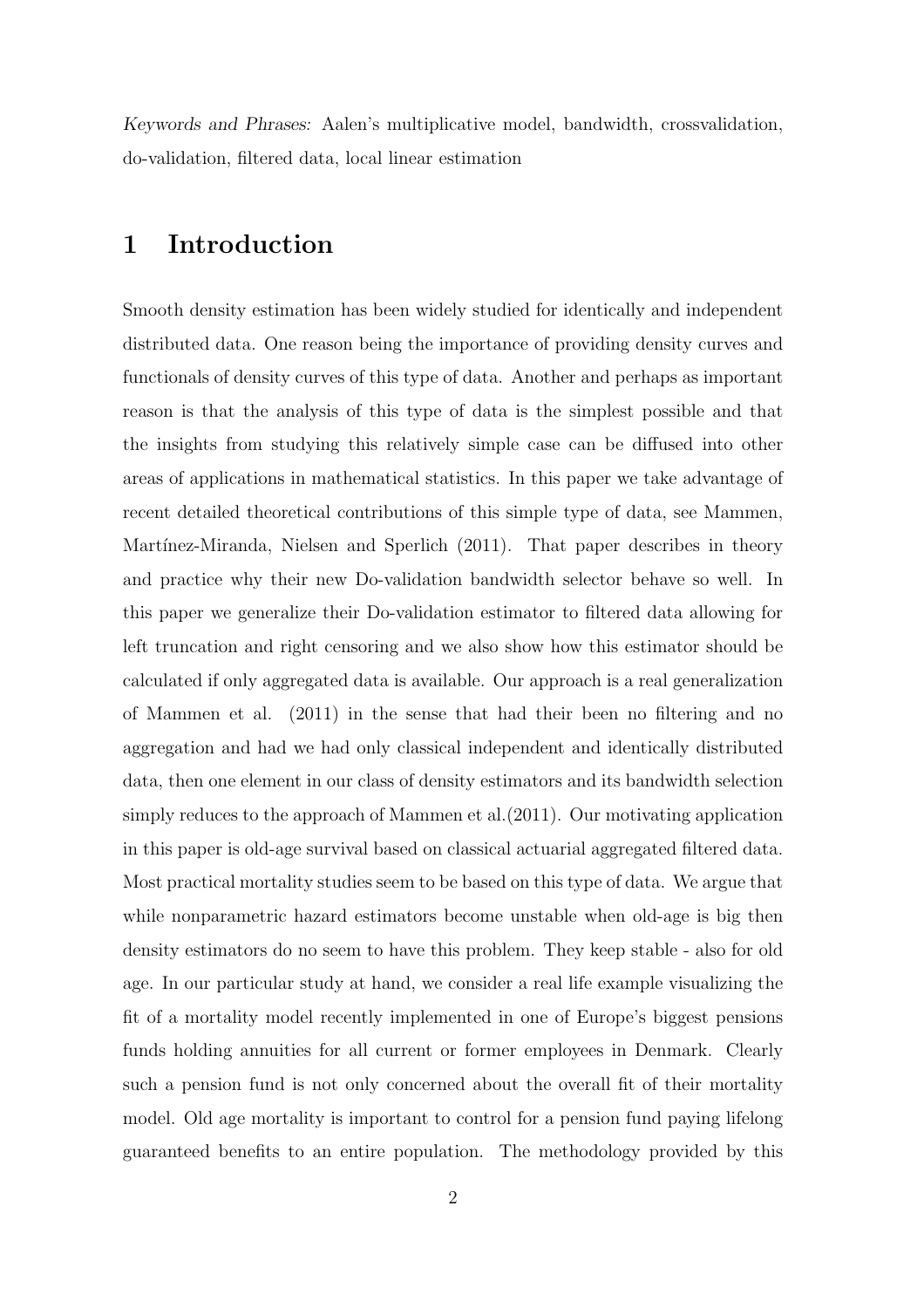paper shows that the parametric mortality model used by the pension fund fits very well to the observed data. The fit is a little bit on the safe-side (seen from the pension company) in the sense that people live a little too long according to the model. The point of view of this paper is that such a conclusion could not have been produced from standard hazard methodology and we therefore recommend classical densities to be part of the toolbox also for statisticians working with survival data. Another point of this paper is that it really has to be filtered survival data one works with. Many good academic papers have for example worked with right censored data. While this of course is related to our data, one could not apply such methods to our aggregated data application with many left truncations, and one would not be able to apply such methods to our simulated data either. When discussing what density estimator to start from, one is to some extent in the same situation as in the studies of density estimation with independent identically distributed data. One could ask whether one should use standard kernel estimation as in Rosenblatt (1956) or whether one should proceed to more sophisticated principles as the local linear estimator of Jones (1993) or perhaps even the asymmetric kernels of Scaillet (2004). We think the recent class of local linear density estimators for filtered data by Nielsen, Tanggaard and Jones (2009) suffices for our purposes. It generalizes the well accepted local linear estimator of Jones (1993) to our filtered data case. For right censored data Kulasekera and Padgett (2006) and Bouezmarni, El Ghouch and Mesfioui (2011) develop positive density estimators generalizing the approach of Scaillet (2004). However, even in the area of independent, identically distributed data, there is still a debate on the best possible way to do asymmetric kernels and whether these estimators based on asymmetric kernels do actually outperform more classical kernel methods. For a very good new paper in this direction see Hirukawa and Sakudo (2012). In this paper we consider the well accepted and well understood approach of local linear estimation. The purpose of this paper is not to define new estimators for our type of data, but to take one good stable such estimator and make it practical by providing the final element of choosing the level of smoothing. So far only the crossvalidation approach has been defined for our type of estimator for our type of data. Cheng (1997) suggests a plug-in type of estimator for the local linear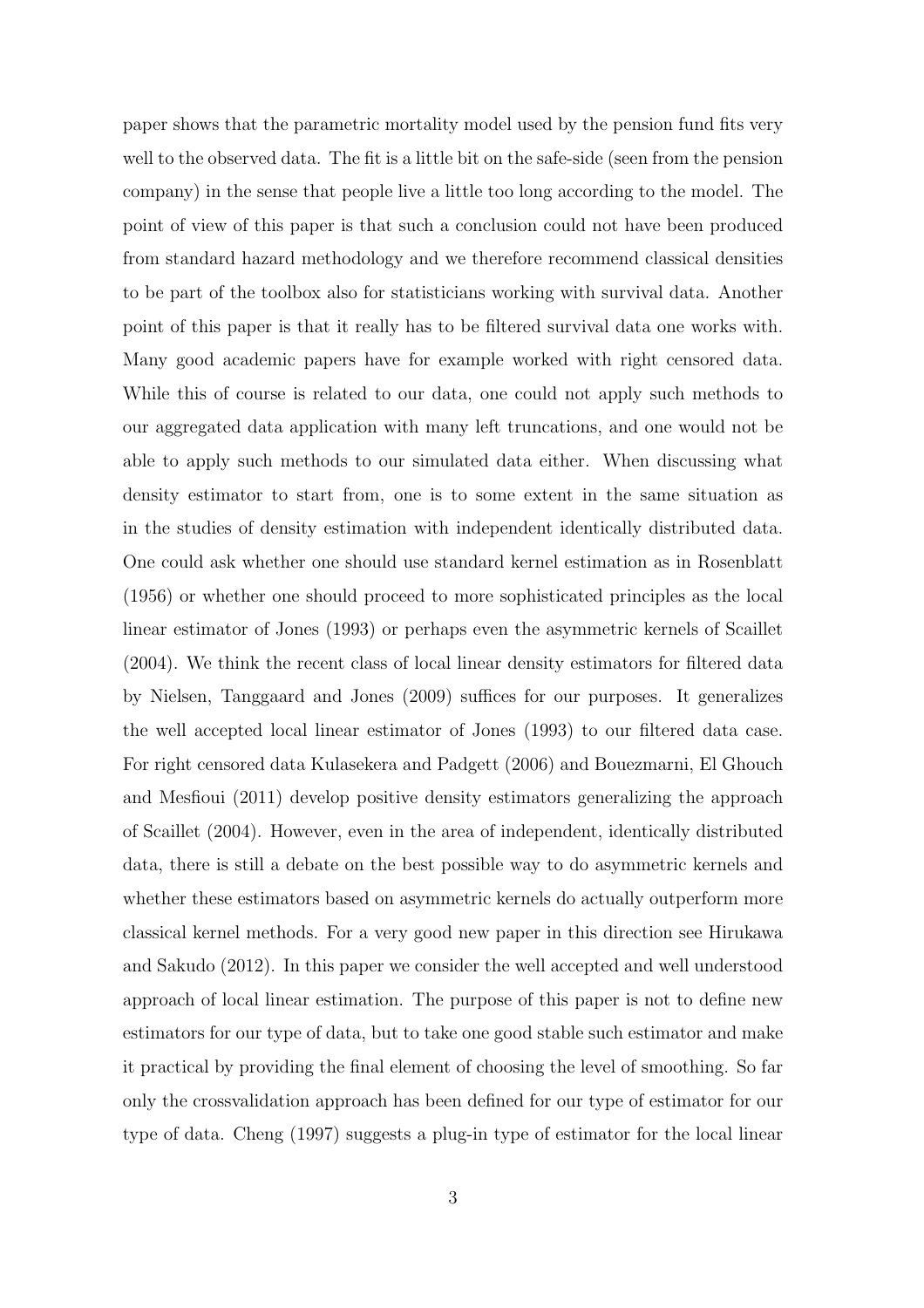estimator of Jones (1993). Plug-in estimation is, however, nontrivial to generalize to our setting. Also, the recent study by Mammen, Martínez-Miranda, Nielsen and Sperlich (2011) indicates that it might not be necessary after all to develop plug-in type estimators for our density estimator. The more practical Do-validation method of choosing a bandwidth seems to work even better than the best plug-in estimators. We therefore choose to generalize the much simpler approach of Do-validation to our situation and we show that the performance of Do-validation is excellent also for our type of data. The Do-validation approach of Mammen *et al.* (2011) is based on recent developments of Hart and Yi (1998), Hart and Lee (2005), Martínez-Miranda, Nielsen and Sperlich (2009) and Savshuk, Hart and Sheather (2010a, 2010b) that all consider indirect type of bandwidth selections. The idea being to start with a rough problem, where crossvalidation tends to perform well and then readjust to the original case. Do-validation seems to be the simplest possible version of this idea. It first considers an estimator only using the left side of the kernel and then an estimator using only the right side of the kernel. The final bandwidth is the readjusted version of these two one-sided bandwidths. For recent contributions to local linear hazard estimation working with right censored data, see Spierdijk (2008), Bagkavos and Patil (2008) and Bagkavos (2011).

The paper is organized as follows. In Section 2 we set out our theoretical setting. In Section 3, we derive crossvalidation and Do-validation bandwidth for our local linear density estimators and Section 4 contains a finite sample study showing that Do-validation indeed is a strong bandwidth selector also for survival data. In Section 5 we consider aggregated discrete data in general. In sections 6 and 7 we go through the concrete aggregated mortality application. Section 8 is the conclusion.

## 2 Model

We consider the same model of Nielsen *et al.* (2009). We observe *n* individuals  $i = 1, 2, \ldots, n$ . Let  $N_i$  count observed failures for the *i*th individual in the time interval  $[0, \tau]$ :  $N_i$  can take values 0 or 1. We assume that  $N_i$  is a one-dimensional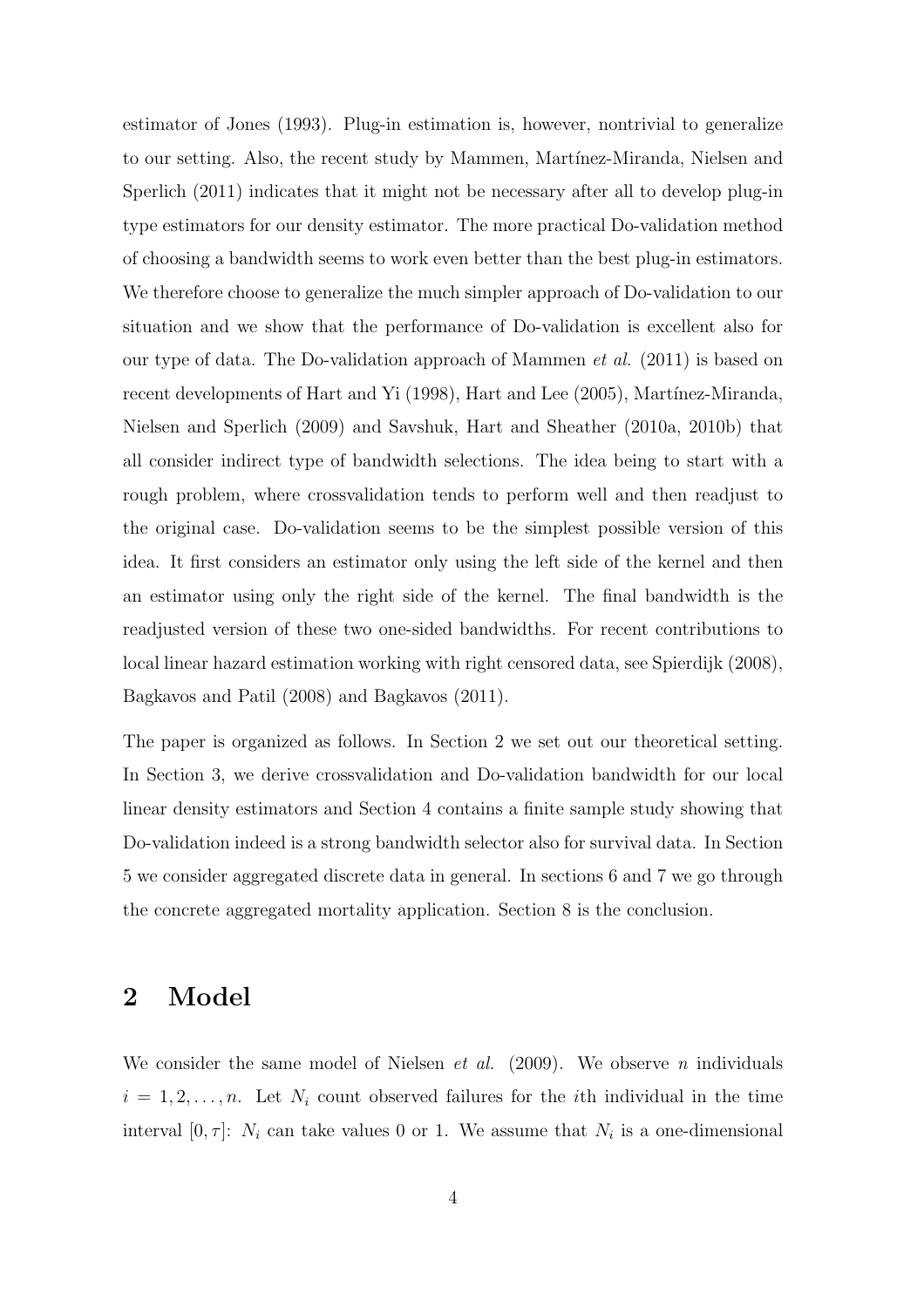counting process with respect of an increasing, right continuous, complete filtration  $\mathcal{F}_t, t \in [0, \tau],$  i.e. one that obeys *less conditions habituelles*, see Andersen, Borgan, Gill and Keiding (1993, p.60). We model the random intensity as

$$
\lambda_i(t) = \alpha(t) Y_i(t) \tag{1}
$$

with no restriction on the functional form of  $\alpha(\cdot)$ . Also  $Y_i$  is a predictable process taking values in  $\{0, 1\}$ , indicating (by the value 1) when the *i*th individual is at risk. We assume that  $(N_1, Y_1), \ldots, (N_n, Y_n)$  are i.i.d. for the *n* individuals.

#### 2.1 The class of local linear estimators

The local density estimators of Nielsen *et al.* (2009) involve a pilot estimator of the survival function. We use the well known Kaplan-Meier estimator. One could easily replace this Kaplan-Meir pilot estimator with any other pilot estimator of the survival function if this seems appropriate for the problem at hand.

The Aalen estimator of the conditional integrated hazard function  $\Lambda(t) = \int_0^t \alpha(s) ds$ can be expressed as

$$
\widehat{\Lambda}(t) = \sum_{i=1}^{n} \int_{0}^{t} \left\{ Y^{(n)}(s) \right\}^{-1} dN_{i}(s),
$$

where  $Y^{(n)}(s) = \sum_{i=1}^{n} Y_i(s)$  is the risk set also called here the exposure process, which means, the number of individuals under observation by time s. The corresponding product integral estimator for the survival function,

$$
\widehat{S}(t) = \prod_{s \le t} \left\{ 1 - d\widehat{\Lambda}(s) \right\}
$$

is the Kaplan-Meier product limit estimator, see Fleming and Harrington (1991). Tsai, Jewell and Wang (1987) adapt this estimator by modifying the expression  $Y^{(n)}(s)$  in order to account for truncated in addition to censored data.

Let K be a probability density function and define  $K_b(\cdot) = b^{-1}K(b^{-1} \cdot)$  for any bandwidth  $b > 0$ . The local linear density estimator defined in Nielsen *et al.* (2009) is

$$
\widehat{f}_{b,K}(t) = \sum_{i=1}^{n} \int \overline{K}_{t,b}(t-s)W(s)Y_i(s)\widehat{S}(s)dN_i(s),\tag{2}
$$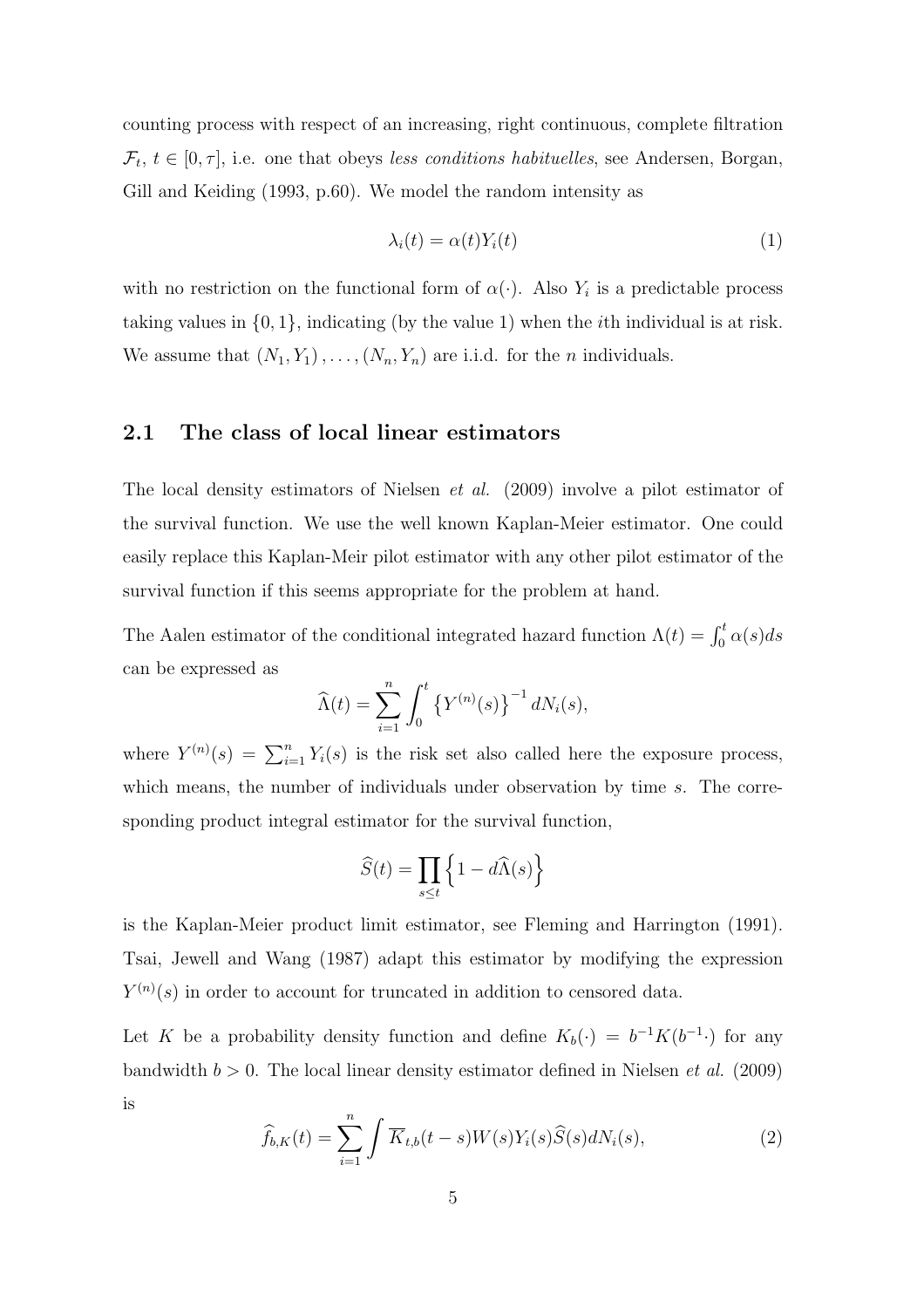where

$$
\overline{K}_{t,b}(t-s) = \frac{a_2(t) - a_1(t)(t-s)}{a_0(t)a_2(t) - \{a_1(t)\}^2}K_b(t-s)
$$

and

$$
a_j(t) = \int K_b(t-s)(t-s)^j W(s)Y^{(n)}(s)ds, \quad j = 0, 1, 2. \tag{3}
$$

Notice that

$$
\int \overline{K}_{t,b}(t-s)W(s)Y^{(n)}(s)ds = 1, \int \overline{K}_{t,b}(t-s)(t-s)W(s)Y^{(n)}(s)ds = 0,
$$

$$
\int \overline{K}_{t,b}(t-s)(t-s)^2W(s)Y^{(n)}(s)ds > 0,
$$

so that  $\overline{K}_{t,b}$  can be interpreted as a second order kernel with respect to the measure  $\mu$ , where  $d\mu(s) = W(s)Y^{(n)}(s)ds$  and  $W(s)$  is an arbitrary weight function that might depend on the data. For any given  $W(s)$  the pointwise asymptotic behavior is the same. Two weight functions are particularly interesting. The first is simply the unit weight function  $W(s) = 1$  and the second is the so called Ramlau-Hansen weighting  $W(s) = \{n/Y^{(n)}(s)\}I(Y^{(n)}(s) > 0)$ . The Ramlau-Hansen weigting is the weighting that generalizes classical kernel density estimation in the simple case of independent and identically distributed observations. We follow Nielsen *et al.* (2009) and use the unit weighting that have some stability advantages over the Ramlau-Hansen weighting. The final expression of our density estimator is therefore

$$
\widehat{f}_{b,K}(t) = \sum_{i=1}^{n} \int \overline{K}_{t,b}(t-s)Y_i(s)\widehat{S}(s)dN_i(s).
$$
\n(4)

Our Do-validation method uses directly the pointwise asymptotic theory of the local linear estimator. We therefore quickly go through this theory in the next section.

#### 2.2 Asymptotic theory

We assume that the following general assumptions hold:

• There exist a function  $\gamma \in C_1([0,\tau])$  positive in t which is the limit of the exposure function, that is

$$
\sup_{s\in[0,\tau]}|Y^{(n)}(s)/n-\gamma(s)| \stackrel{P}{\longrightarrow} 0;
$$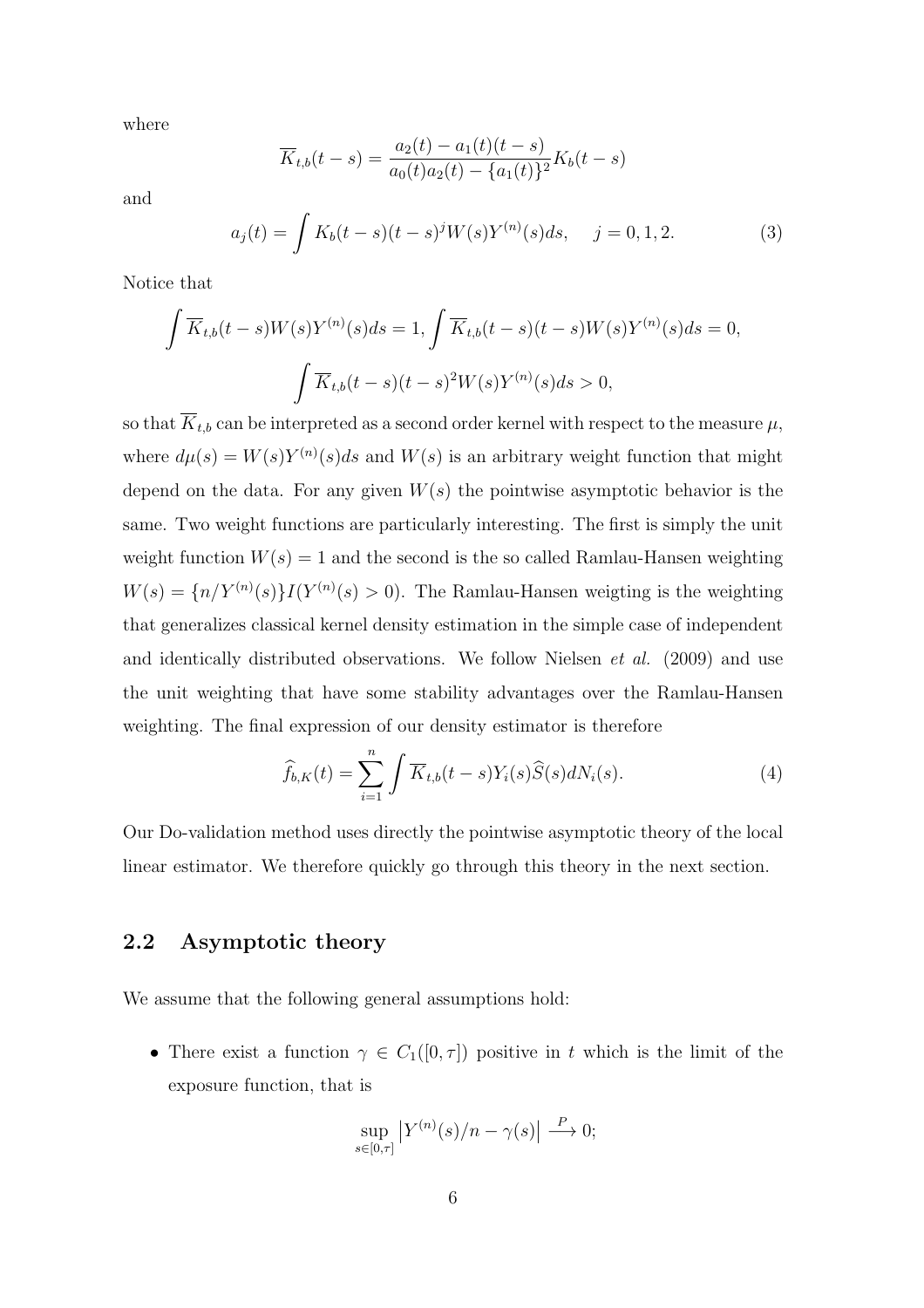- The bandwidth b satisfies that  $b \to 0$  and  $nb \to \infty$  as  $n \to \infty$ ;
- $f \in C_4([0, \tau]).$

We write the error term  $\widehat{f}_{b,K}(t)-f(t)$  as a variable part  $V_t$  converging in distribution plus a stable part  $B_t$  converging in probability. Here  $V_t$  is not exactly the variance and  $B_t$  is not exactly the bias, but  $V_t$  and  $B_t$  are analytically tractable quantities that are asymptotically equivalent to the variance and the bias. Assuming that the kernel  $K$  is symmetric, the asymptotic theory of the local linear filtered density estimator is

$$
(nb)^{1/2} \left(\widehat{f}_{b,K}(t) - f(t) - b^2 B_t\right) \xrightarrow{\mathcal{D}} N(0, V_t)
$$
\n
$$
(5)
$$

where  $B_t = \frac{1}{2}$  $\frac{1}{2}\kappa_2 f''(t)$  with

$$
\kappa_2 = \int K(v)v^2 dv,\tag{6}
$$

and  $V_t = g_1 f(t) S(t) \{ \gamma(t) \}^{-1}$  with

$$
g_1 = \int K^2(v)dv.
$$
 (7)

For a one-sided kernel  $K^*(v)$  the above kernel constants simply change to  $\overline{\kappa}_2$  =  $\int \overline{K}^*(v)v^2 dv$  and  $\overline{g}_1 = \int [\overline{K}^*(v)]^2 dv$ , involving the equivalent kernel

$$
\overline{K}^*(v) = \frac{\kappa_2 - \kappa_1 v}{\kappa_2 - \kappa_1^2} K(v),
$$

where  $\kappa_1 = \int K(v)v dv$ . This is key to understanding our readjustment constant in our Do-validation method.

The martingale nature of the problem transfers weak convergence into  $\mathcal{L}_2$ –convergence (see Andersen *et al.* 1993), when we add the assumption

$$
\sup_{s \in [0,\tau]} \left| E \left\{ Y^{(n)}(s) \right\}^{-1} - \left\{ \gamma(s) \right\}^{-1} \right| \longrightarrow 0.
$$

Under this new assumption we then get that

$$
E\left(\widehat{f}_{b,K}(t) - f(t)\right)^2 = b^4 B_t^2 + (nb)^{-1} V_t + o\left(b^4 + (nb)^{-1}\right).
$$

An application of the Fubini's Theorem therefore leads to the following asymptotic expansion of the Mean Integrated Square Errors (MISEs)

$$
E\int_0^{\tau} \left(\hat{f}_{b,K}(t) - f(t)\right)^2 dt = b^4 \int_0^{\tau} (B_t)^2 dt + (nb)^{-1} \int_0^{\tau} V_t dt + o\left(b^4 + (nb)^{-1}\right).
$$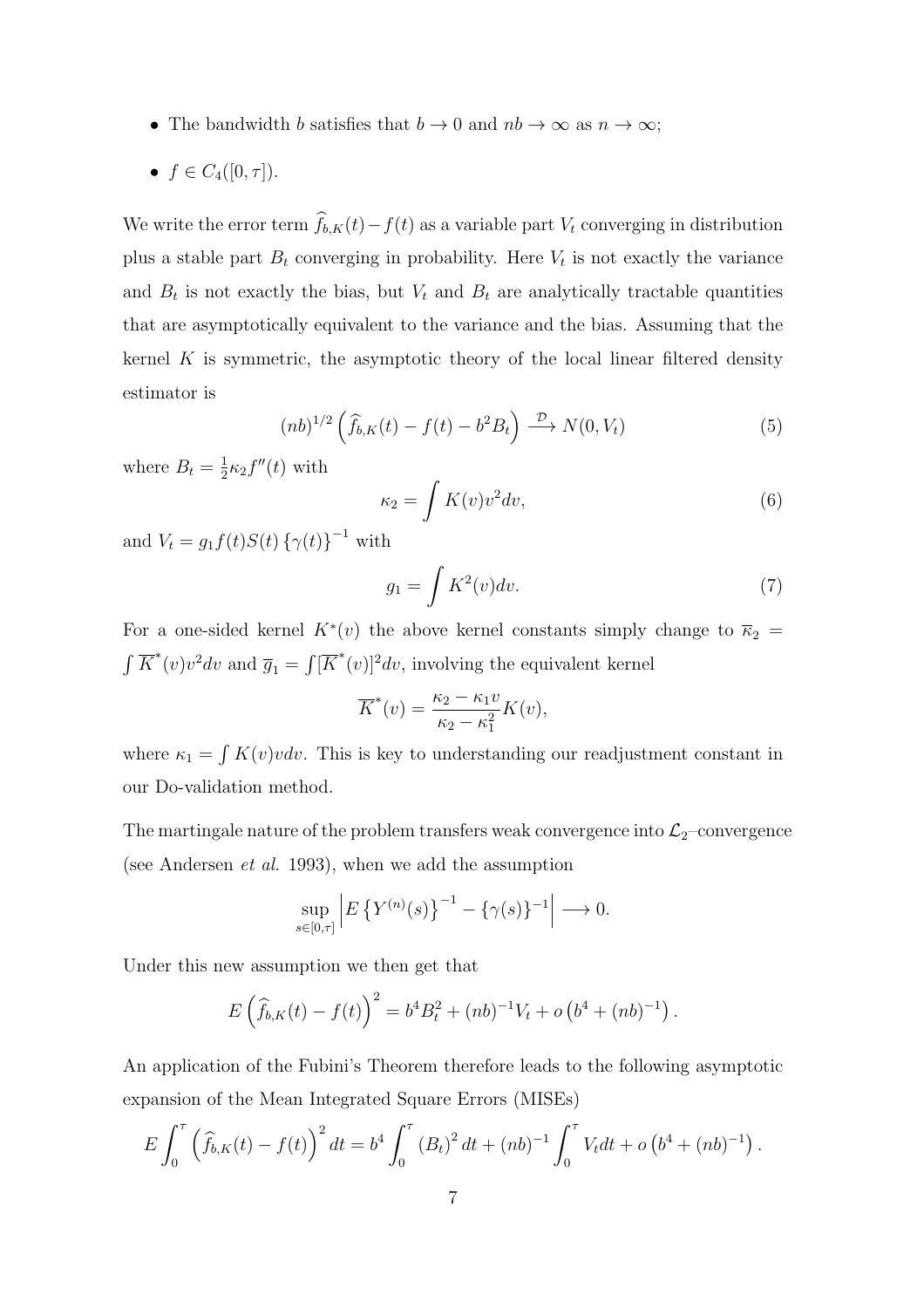These asymptotic expansions of MISEs are important when developing the Dovalidation procedure in the next section.

The MISE derivations lead to the following optimal deterministic bandwidth selector for the local linear density with symmetric kernel  $K$ :

$$
b_{MISE} = \left\{ \frac{g_1}{\kappa_2^2} \frac{\int_0^{\tau} f(t)S(t)\{\gamma(t)\}^{-1}dt}{\int_0^{\tau} \left\{ \frac{1}{4}f''(t)^2 \right\} dt} \right\}^{1/5} n^{-1/5}.
$$
 (8)

Plug-in approaches for estimating  $b_{MISE}$  could be defined using smooth pilot estimators of the density  $f$ . However, as pointed out in the introduction, the extra practical disadvantages of considering such pilot estimators have made us decide that it is not worth the trouble. In particular because Do-validation seems to work better for finite samples than the more complicated plug-in estimator anyway, see Mammen *et al.* (2011).

## 3 Bandwidth selection by crossvalidation and dovalidation

Let  $\widehat{f}_{b,K}$  be a density estimator depending on a bandwidth b and a kernel K. The crossvalidation procedure below reduces to classical least-squares crossvalidated kernel density estimation when the Ramlau-Hansen weighting is being used. We therefore see the approach below as a natural generalization of classical crossvalidation to our more general filtered data case. Ideally, we would like to choose the smoothing parameter as the minimizer of

$$
Q_0(b) = n^{-1} \sum_{i=1}^n \int_0^\tau \left\{ \widehat{f}_{b,K}(s) - f(s) \right\}^2 Y_i(s) ds \tag{9}
$$

which is equivalent to minimizing

$$
n^{-1} \left\{ \sum_{i=1}^{n} \int_{0}^{\tau} \left[ \widehat{f}_{b,K}(s) \right]^2 Y_i(s) ds - 2 \sum_{i=1}^{n} \int_{0}^{\tau} \widehat{f}_{b,K}(s) f(s) Y_i(s) ds \right\}.
$$

Only the second of these terms depends on the unknown density and therefore only the second term needs to be estimated from data. Our estimator of  $Q_0(b)$  is

$$
\widehat{Q}_0(b) = n^{-1} \left\{ \sum_{i=1}^n \int_0^\tau \left[ \widehat{f}_{b,K}(s) \right]^2 Y_i(s) ds - 2 \sum_{i=1}^n \int_0^\tau \widehat{f}_{b,K}^{[i]}(s) \widehat{S}(s) dN_i(s) \right\}, \tag{10}
$$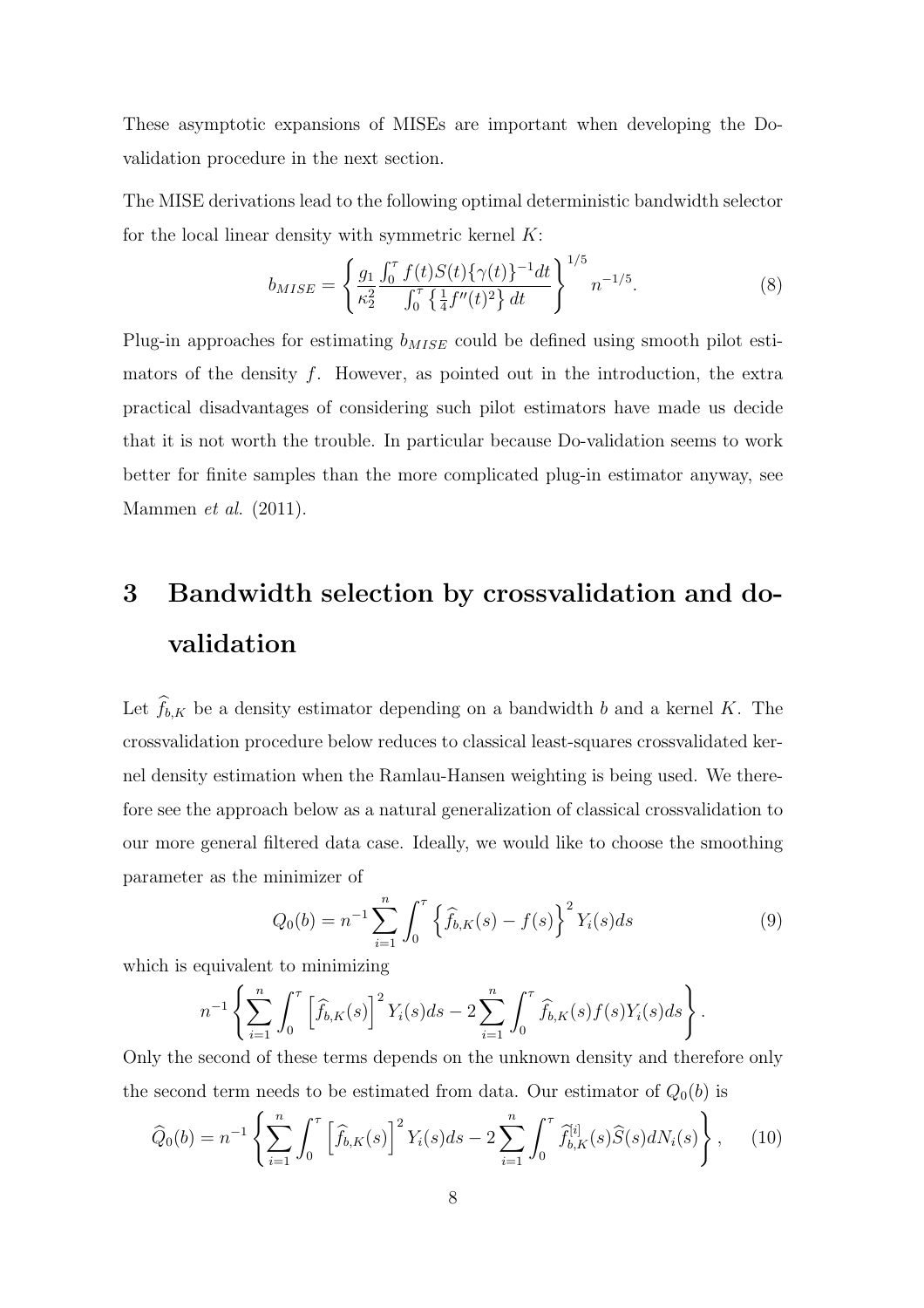where  $\hat{f}_{b,K}^{[i]}(s)$  is the estimator arising when the data set is changed by setting the stochastic process  $N_i$  equal to 0 for all  $s \in [0, \tau]$  and  $\widehat{S}(s)$  is a suitable estimator (KM estimator in case of censoring and TJW estimator in case of censoring and truncation) of the survival function. The cross validation bandwidth  $\widehat{b}_{CV}$  is defined as the minimizer of  $\hat{Q}_0(b)$ . See also Nielsen *et al.* (2009) for more details and motivation of this crossvalidation procedure.

The Do-validation method is based on a combination of onesided crossvalidations that were introduced by Martínez-Miranda *et al.* (2009) for classical kernel density estimation

In our filtered data case, we first define the onesided crossvalidation score. Considering the leftsided kernel  $K_L(u) = 2K(u) \mathbf{1}_{(-\infty,0)}$  from a symmetric kernel K. The left-onesided crossvalidation criterion is analogous to the crossvalidation criterion in (10) but involving a (leftsided) local linear density estimator  $f_{b,K_L}$ , namely the same estimator as in (4) but replacing K by  $K_L$ . Specifically we use the notation

$$
OSCV_L(b) = n^{-1} \left\{ \sum_{i=1}^n \int_0^\tau \left[ \widehat{f}_{b,K_L}(s) \right]^2 Y_i(s) ds - 2 \sum_{i=1}^n \int_0^\tau \widehat{f}_{b,K_L}^{[i]}(s) \widehat{S}(s) dN_i(s) \right\}.
$$
\n(11)

In exactly the same way we define the right-OSCV criterion,  $OSCV_R$ , except that  $f_{b,K_L}$  in (11) is replaced by  $f_{b,K_R}$ , using the rightsided kernel,  $K_R(u) = 2K(u)\mathbf{1}_{(0,\infty)}$ . The leftsided crossvalidation bandwidth comes from rescaling the minimizer of the left-OSCV score in (11), denoted by  $\hat{b}_L$ . Specifically using the notation  $\hat{b}_{L,OSCV}$ , it is defined by

$$
\widehat{b}_{L,\text{OSCV}} = \widehat{\text{Cb}}_L,\tag{12}
$$

where the rescaling constant is defined as the ratio of the MISE-optimal bandwidth for the local linear estimator  $\widehat{f}_{b,K}$  (involving the symmetric kernel K) and its leftsided version  $\widehat{f}_{b,L}$  (that involves the leftsided kernel  $K_L$ ).

Using the asymptotic expressions for the MISE-optimal bandwidths in (8) the rescaling constant becomes

$$
C = \left(\frac{\overline{g}_1}{g_1}\frac{\kappa_2^2}{\overline{\kappa}_2^2}\right)^{-1/5},\tag{13}
$$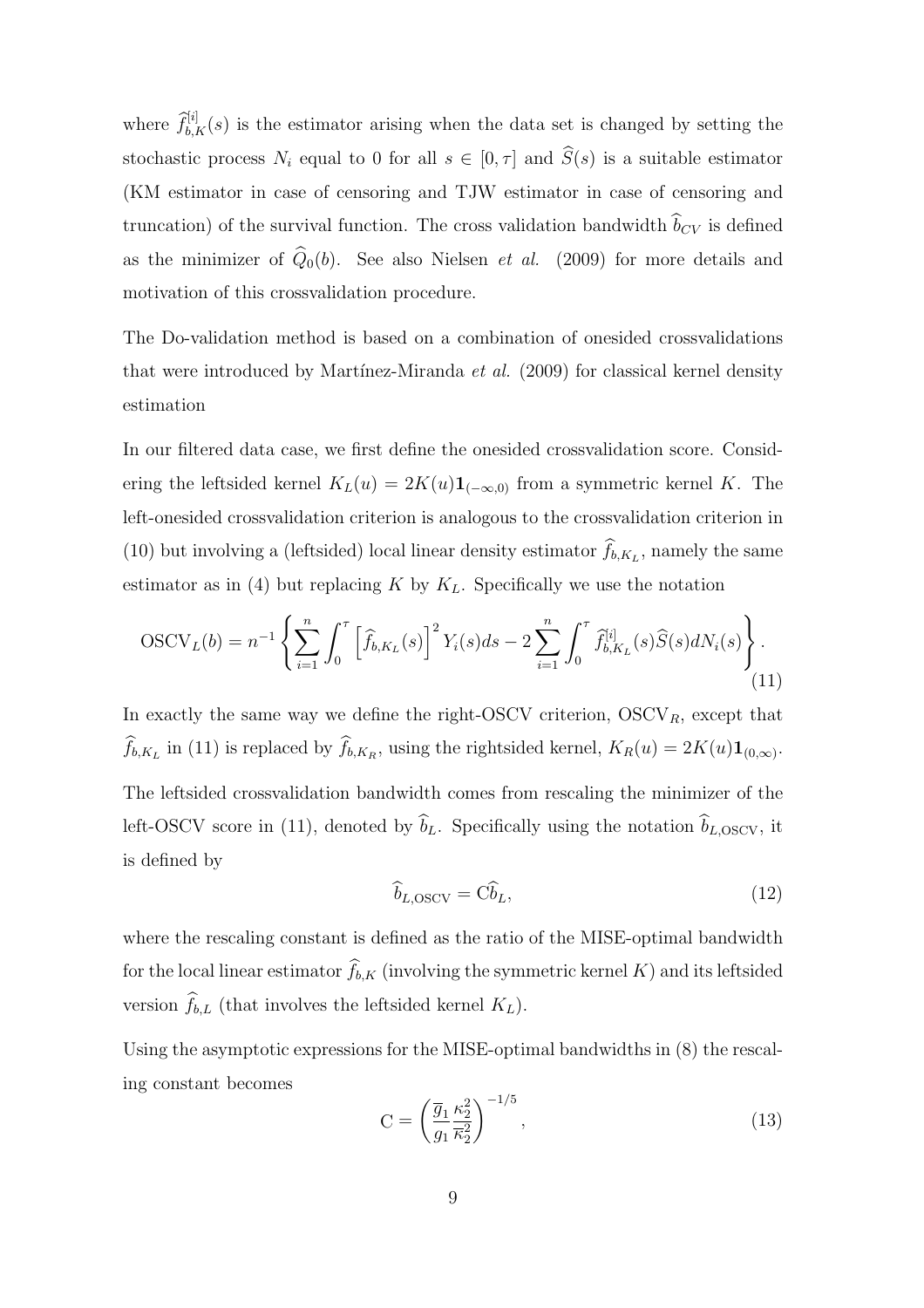for the local linear estimator  $\widehat{f}_{b,K}$ . The constants  $\overline{\kappa}_2$  and  $\overline{g}_1$  are those defined in Section 2 but replacing  $K$  by its leftsided version  $K_L$ .

Finally the Do-validation bandwidth  $\widehat{b}_{DO}$  is given by

$$
\widehat{b}_{DO} = \frac{1}{2} (\widehat{b}_{L,OSCV} + \widehat{b}_{R,OSCV}),
$$

with  $\widehat{b}_{R,OSCV}$  analogous to (12) but involving the kernel  $K_R$ . As Mammen *et al.* (2011) pointed left-onesided crossvalidation and right-onesided crossvalidation are asymptotically equivalent, but not identical because of differences in the boundary. In fact their simulations reveal that Do-validation delivers a good stable compromise in finite samples.

### 4 Simulation studies

In this section we describe a simulation study close to that provided by Nielsen *et al.* (2009). We assume a similar setting, but with a filtered data scheme involving truncation and censoring and we investigate the performance of the bandwidth selectors. We compare four bandwidth estimates (standard crossvalidation, left and right onesided crossvalidation and Do-validation) for the local linear density estimator  $\widehat{f}_{b,K}$ .

#### 4.1 Simulations with complete data

In our experiments we simulate seven different survival densities labeled  $f^k$  ( $k =$  $1, \ldots, 7$ . The three first densities are gamma distributions and the later consist of mixtures. The density  $f^1$  is the gamma with parameters  $\lambda = 1, r = 1$ , where  $r/\lambda = 1$  is the mean and  $r/\lambda^2 = 1$  is the variance. The density  $f^2$  has mean 1.5 and variance 1, while  $f^3$  has mean 3 and variance 1. Introduce also the gamma density g with mean 6 and variance 1. Then, the mixtures are constructed from  $f^2$ ,  $f^3$  and q by using weight vectors,  $w$ , given by: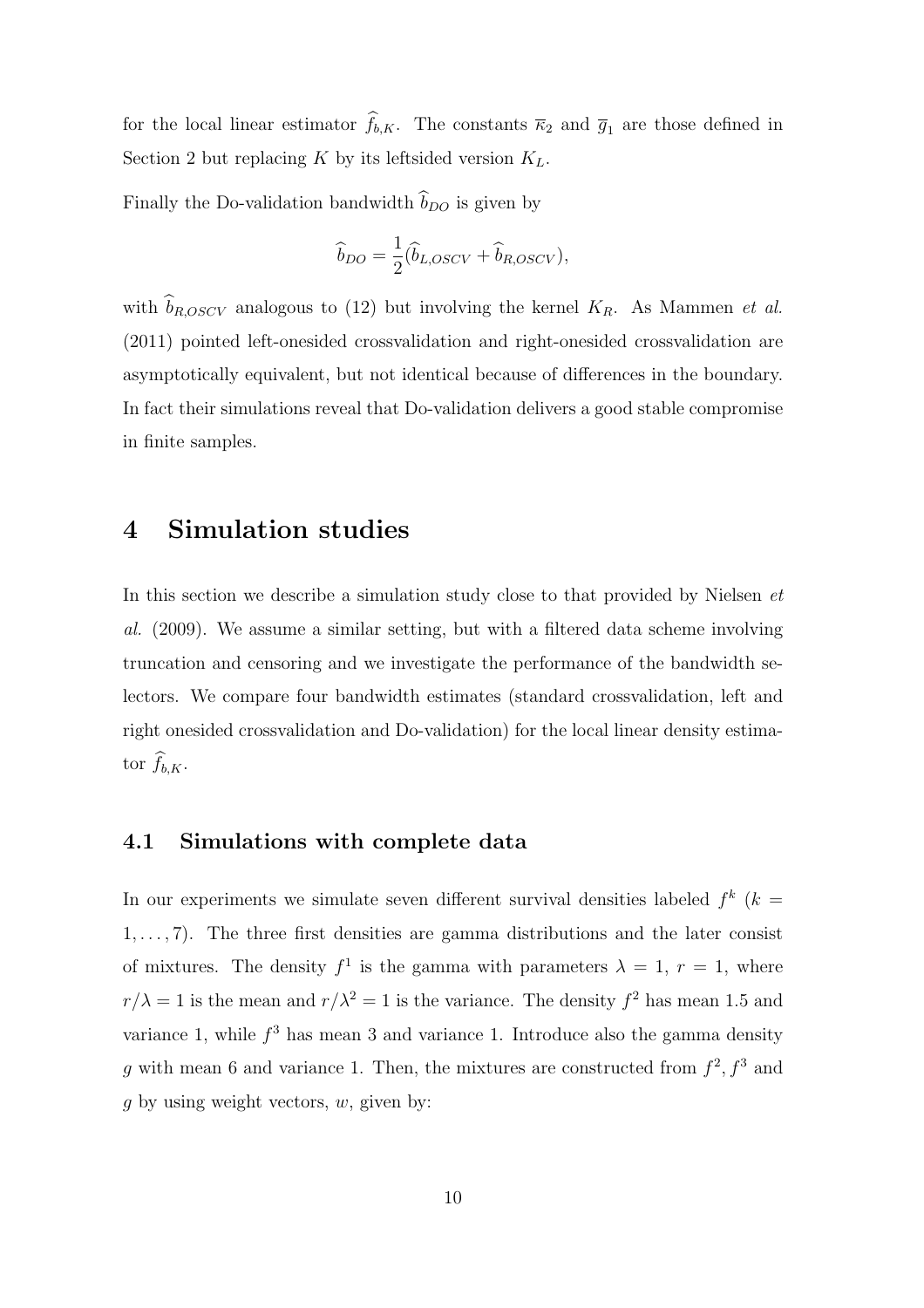

Figure 1: Simulated survival densities.

$$
f^4: w = (1/2, 1/2, 0),
$$
  $f^5: w = (1/2, 0, 1/2),$   
 $f^6: w = (0, 1/2, 1/2),$   $f^7: w = (1/3, 1/3, 1/3).$ 

This set of densities is shown in Figure 1. For each model, an i.i.d. sample of size n was simulated randomly providing observations  $X_1, \ldots, X_n$ . Specifically we have considered sizes  $n = 50,200$  and 1000 and  $R = 250$  repetitions of each model and sample size. Under the complete data situation the corresponding failure process at each estimation point is given by  $N(t) = \sum_{i=1}^{n} I[X_i \leq t]$ , and the risk process is simply  $Y^{(n)}(t) = n - N(t^{-})$ . The local linear density estimator is calculated using the kernel

$$
K(x) = \frac{3003}{2048} (1 - x^2)^6 I(-1 < x < 1). \tag{14}
$$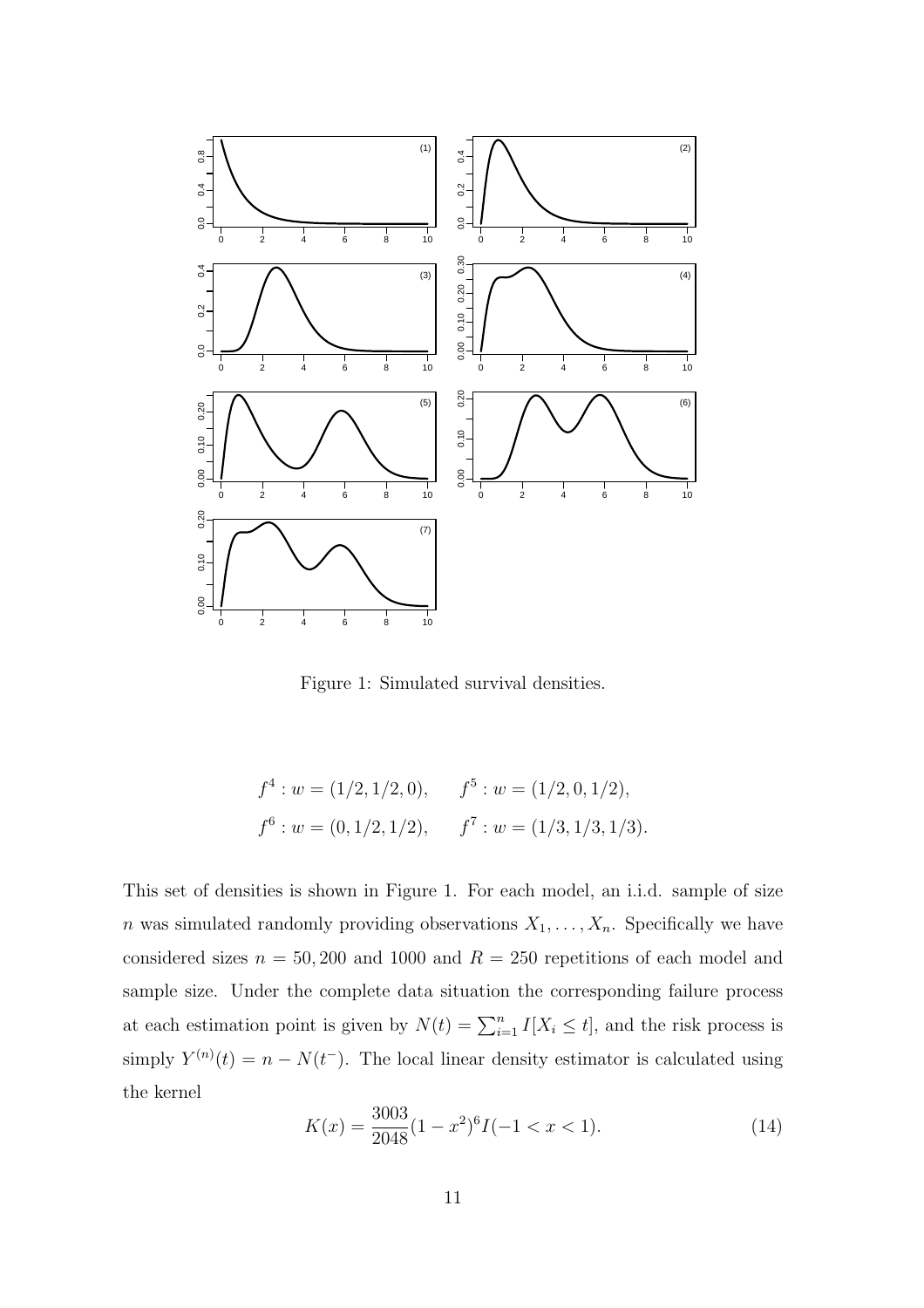We consider two infeasible strategies for bandwidth selection. The first of these methods is the *best possible bandwidth* that finds, for each simulated sample, the best possible bandwidth, in the sense of having smallest error in estimating the true density. The following is our measure of estimation error

$$
Q_{0,l}(\hat{f}_{b,K}^{(l)},f) = n^{-1} \int_0^\tau \left[ \hat{f}_{b,K}^{(l)}(s) - f(s) \right]^2 Y^{(n)}(s)ds \tag{15}
$$

for the estimator  $\widehat{f}_{b,K}^{(l)}$  of the target density f, with bandwidth b and kernel K, computed from the *l*th simulated sample  $(l = 1, \ldots, R)$ . We also tried an *average best bandwidth* strategy (labeled as ABB hereafter), which amounts to finding the bandwidth, which minimizes the averaged criterion

$$
\overline{Q}_0(\widehat{f}_{b,K}, f) = \frac{1}{R} \sum_{l=1}^R Q_0(\widehat{f}_{b,K}^{(l)}, f).
$$
\n(16)

We use these two infeasible bandwidth selectors as a benchmark to give us some guidance to how well our feasible bandwidth selectors are doing. The feasible bandwidth to be compared are the left and right-onesided crossvalidation  $\widehat{b}_{L,OSCV}$ ,  $\widehat{b}_{R,OSCV}$ , the Do-validation method  $\widehat{b}_{DO}$  and the standard crossvalidation bandwidth  $\widehat{b}_{CV}.$  In Section 4.4 we provide an explicit algorithm to carry out these simulations experiments with the software R.

Table 1 shows the performance averaged measure of the bandwidth estimates defined in (15) for each model and sample size. Also to asses how much the Do-validation bandwidth outperforms on the standard crossvalidation bandwidth we have calculated the relative error above  $Q_0$  with respect to the infeasible best possible bandwidth (labeled as BB hereafter). Such measure is defined by

$$
Rerr = \frac{m_{DO} - m_{BB}}{m_{CV} - m_{BB}}\tag{17}
$$

where  $m_{\bullet}$  is the average of the error measure  $Q_0$  across the R samples and considering a specific criterion for the bandwidth selection. Note that Rerr indicates the reduction of the error  $Q_0$  using Do-validation instead of standard crossvalidation. The resulting values for each model and sample size have been reported in Table 2.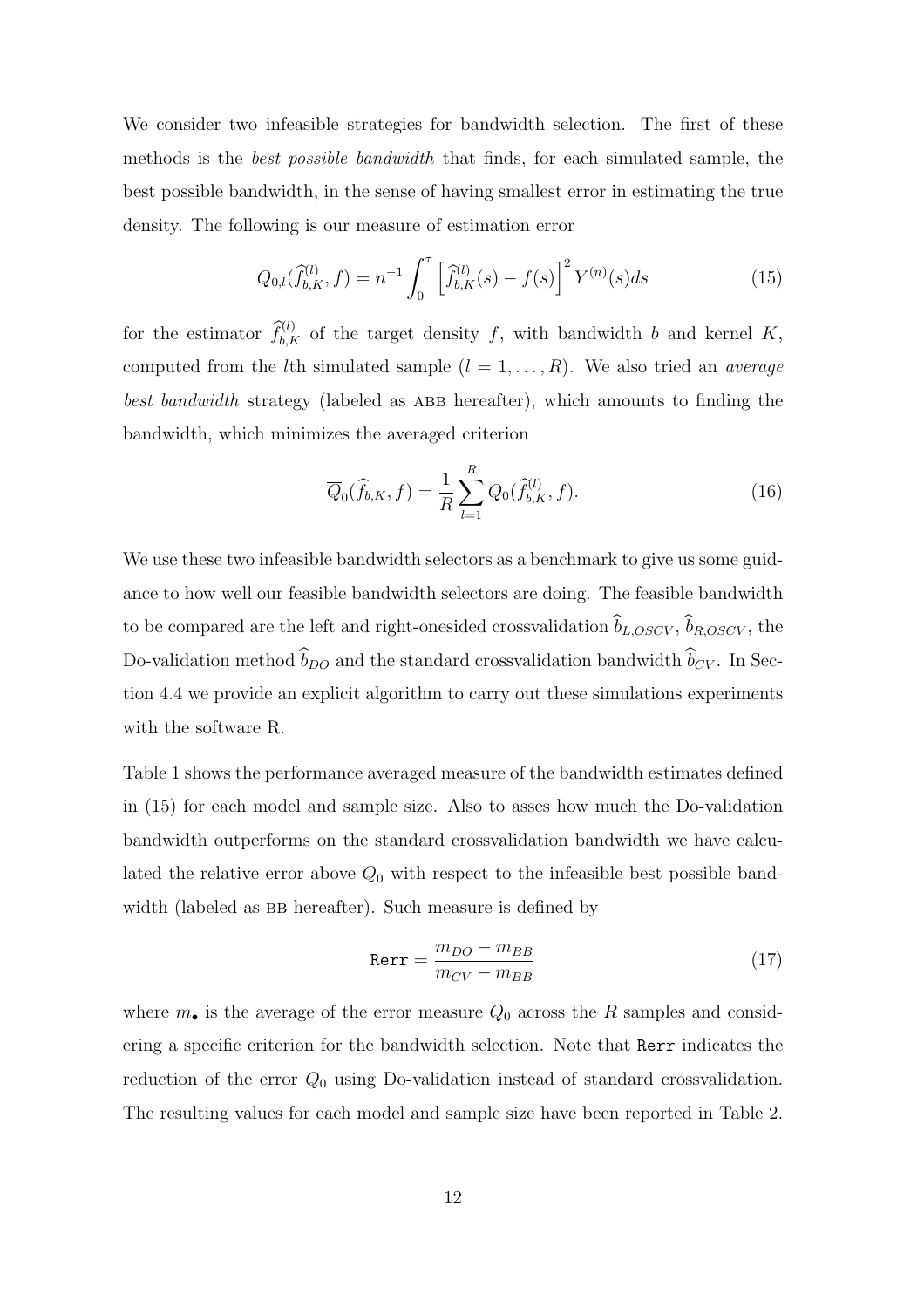|                | complete data    |      |            |                                     | filtered data |             |              |             |      |      |                                             |                                     |      |
|----------------|------------------|------|------------|-------------------------------------|---------------|-------------|--------------|-------------|------|------|---------------------------------------------|-------------------------------------|------|
| Density        | $\boldsymbol{n}$ | BB   |            | $CV$ $OSCV_L$ $OSCV_R$              |               | $_{\rm DO}$ | $_{\rm ABB}$ | $_{\rm BB}$ |      |      | $\hbox{CV}$ $\hbox{OSCV}_L$ $\hbox{OSCV}_R$ | DO                                  | ABB  |
| $\mathbf{1}$   | 50               |      |            | 10.88 18.11 16.74 23.08 18.66 15.06 |               |             |              |             |      |      |                                             | 12.67 23.22 21.50 28.41 23.52 19.39 |      |
|                | 200              | 3.18 | 6.64       | 4.46                                | 6.68          | 4.97        | 3.67         | 3.51        | 6.66 | 5.79 | 7.82                                        | 6.31                                | 4.26 |
|                | 1000             | 0.85 | 1.46       | 1.11                                | 1.37          | 1.14        | 1.01         | 0.93        | 1.65 | 1.27 | 1.58                                        | 1.33                                | 1.06 |
| $\overline{2}$ | 50               |      |            | 8.56 15.71 10.40 10.91 10.51        |               |             | 9.23         |             |      |      |                                             | 9.33 16.22 12.90 12.97 12.80 11.58  |      |
|                | 200              | 2.82 | 4.41       | 3.69                                | 3.50          | 3.55        | 3.08         | 2.86        | 4.73 | 3.74 | 3.89                                        | 3.77                                | 3.26 |
|                | 1000             | 0.88 | 1.25       | 1.04                                | 1.04          | 1.03        | 0.99         | 0.90        | 1.36 | 1.18 | 1.12                                        | 1.13                                | 1.01 |
| 3              | 50               | 5.13 | 9.77       | 6.51                                | 6.30          | 6.35        | 5.48         | 5.25        | 9.78 | 7.01 | 6.78                                        | 6.84                                | 5.37 |
|                | 200              | 1.91 | 3.09       | 2.40                                | 2.36          | 2.37        | 2.08         | 1.78        | 3.28 | 2.25 | 2.23                                        | 2.22                                | 1.97 |
|                | 1000             | 0.58 | 0.83       | 0.67                                | 0.67          | 0.66        | 0.62         | 0.59        | 0.92 | 0.72 | 0.71                                        | 0.71                                | 0.65 |
| $\overline{4}$ | 50               | 5.67 | 9.58       | 7.33                                | 7.50          | 7.37        | 6.21         | 6.25        | 9.82 | 9.87 | 9.85                                        | 9.71                                | 7.87 |
|                | 200              | 1.99 | 3.23       | 2.52                                | 2.58          | 2.52        | 2.30         | 1.90        | 3.08 | 2.90 | 3.08                                        | 2.96                                | 1.98 |
|                | 1000             | 0.36 | 0.81       | 0.77                                | 0.76          | 0.75        | 0.67         | 0.70        | 1.07 | 0.96 | 1.00                                        | 0.97                                | 0.85 |
| $\overline{5}$ | 50               |      | 7.20 10.29 | 8.25                                | 8.33          | 8.21        | 7.61         | 6.47        | 9.71 | 8.28 | 8.71                                        | 8.35                                | 6.67 |
|                | 200              | 2.51 | 3.46       | 3.18                                | 3.06          | $3.09\,$    | 2.71         | 2.85        | 4.03 | 3.45 | 3.55                                        | 3.44                                | 3.14 |
|                | 1000             | 0.70 | 0.86       | 0.79                                | 0.79          | 0.78        | 0.76         | 1.18        | 1.40 | 1.34 | 1.33                                        | 1.32                                | 1.23 |
| $\,6\,$        | 50               | 5.02 | 7.35       | 5.78                                | 5.67          | 5.68        | 5.21         | 4.46        | 6.86 | 6.01 | 5.80                                        | 5.84                                | 4.48 |
|                | 200              | 1.70 | 2.56       | 2.14                                | 2.11          | 2.12        | 1.83         | 2.28        | 3.59 | 2.83 | 2.88                                        | 2.84                                | 2.48 |
|                | 1000             | 0.52 | 0.68       | 0.60                                | 0.60          | 0.59        | 0.55         | 1.46        | 1.80 | 1.67 | 1.68                                        | 1.67                                | 1.52 |
| $\overline{7}$ | 50               | 4.84 | 7.07       | 5.84                                | 5.94          | 5.86        | 5.18         | 6.02        | 8.68 | 8.10 | 8.51                                        | 8.13                                | 6.13 |
|                | 200              | 1.68 | 2.46       | 2.04                                | 2.00          | 1.98        | 1.86         | 2.92        | 3.88 | 3.43 | 3.63                                        | 3.51                                | 3.14 |
|                | 1000             | 0.55 | 0.66       | 0.66                                | 0.63          | 0.64        | 0.58         | 1.92        | 2.24 | 2.14 | 2.20                                        | 2.17                                | 1.99 |

Table 1: Average of errors  $Q_{0,l}(\widehat{f}_{b,K}^{(l)}, f)$  over the replicas  $l = 1, \ldots, 250$ . The numbers have been multiplied by  $10^3$ .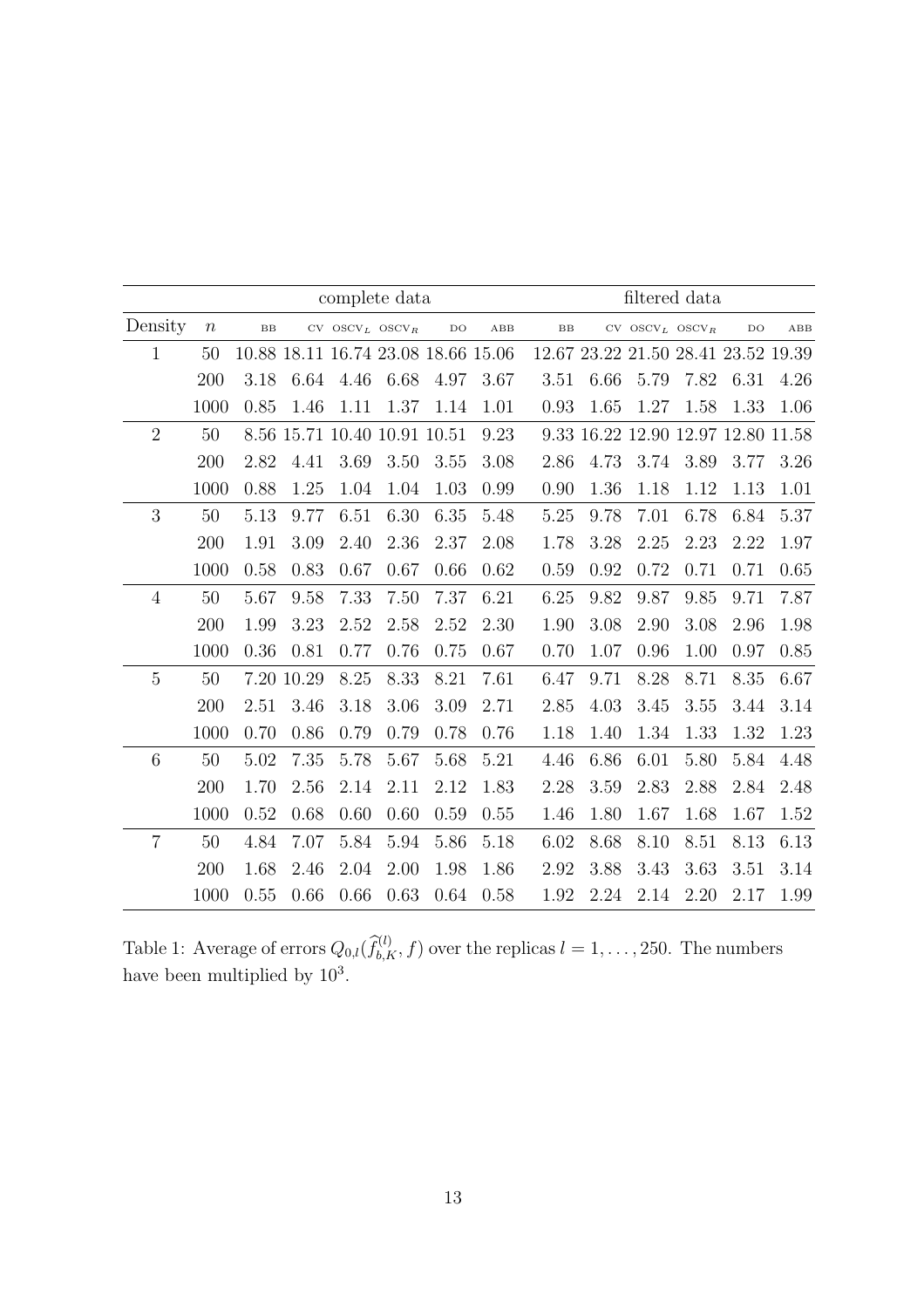| Density        | $\, n$ | complete data | filtered data |
|----------------|--------|---------------|---------------|
| 1              | 50     | 1.076         | 1.028         |
|                | 200    | 0.518         | 0.888         |
|                | 1000   | 0.483         | 0.553         |
| $\overline{2}$ | 50     | 0.273         | 0.504         |
|                | 200    | 0.459         | 0.487         |
|                | 1000   | 0.396         | 0.512         |
| 3              | 50     | 0.262         | 0.350         |
|                | 200    | 0.391         | 0.297         |
|                | 1000   | 0.325         | 0.363         |
| 4              | 50     | 0.435         | 0.969         |
|                | 200    | 0.424         | 0.895         |
|                | 1000   | 0.689         | 0.728         |
| 5              | 50     | 0.327         | 0.580         |
|                | 200    | 0.608         | 0.499         |
|                | 1000   | 0.523         | 0.658         |
| 6              | 50     | 0.284         | 0.574         |
|                | 200    | 0.485         | 0.429         |
|                | 1000   | 0.473         | 0.619         |
| $\overline{7}$ | 50     | 0.456         | 0.795         |
|                | 200    | 0.406         | 0.612         |
|                | 1000   | 0.844         | 0.753         |

Table 2: Relative errors (Rerr): Do-validation is compared with crossvalidation.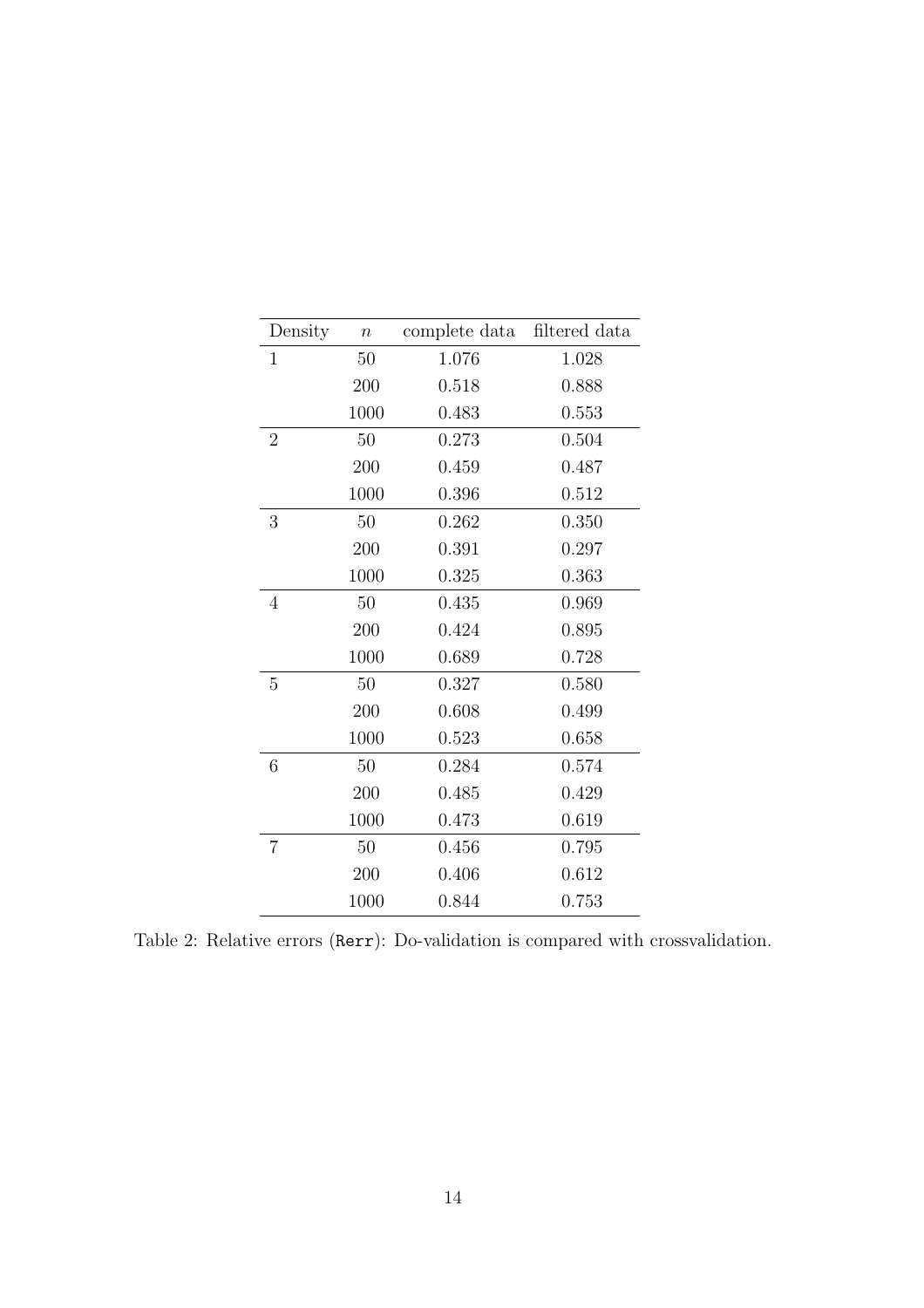#### 4.2 Simulating data involving truncation and censoring

We focus in this section on the case where the lifetime variable  $X$  cannot be completely observed due to random left-truncation and random right-censoring. Lefttruncation may occur if the time origin of the lifetime precedes the time origin of the observation period. Only those individuals that fail after the start of the study are being followed, otherwise they are left-truncated. We also include right-censoring in our simulated data. Let  $(T, X, C)$  be a random vector where X is the lifetime with continuous distribution function (c.d.f.)  $F, T$  is the random left-truncation time with c.d.f.  $L$  and  $C$  is the random right-censoring time with c.d.f.  $G$ . We assume that  $T, X$ , and  $C$  are mutually independent and that we observe the sample  $(T, Z, \delta)$  only if  $T \leq Z$ , where  $Z = \min\{X, C\}$  and  $\delta = I\{Z = X\}$  is the random indicator of censoring. The data thus consist of independent samples such as  $\{(T_1, Z_1, \delta_1), \ldots, (T_n, Z_n, \delta_n)\}\,$  with  $T_i \leq Z_i$ , for all  $i = 1, \ldots, n$ . In case that  $T > Z$ there is no observation. If we denote  $\beta = Pr\{T > Z\}$  as the probability of being left-truncated, it is obvious that  $\beta < 1$  in order to have nonempty sample sets. On the other hand, let H be the c.d.f. of Z, then we have that  $H = 1 - (1 - F)(1 - G)$ .

To conduct the simulation study we consider for the lifetime  $X$  the same seven true density functions specified in Section 4.1. We independently generate random censoring times from the uniform  $U(0, a_C)$ , where  $a_C$  is selected so that the desired percentage of censoring is achieved on average across all iterations. Let denote by  $\alpha \times 100\%$  such percentage.

To implement the random left-truncation, we also consider a uniform distribution for variable T, say  $U(0, a_T)$ . We set the value of  $a_T$  in order to achieve approximately the level of truncation indicated by  $\beta$ . The presence of truncation in the simulations is forcing us to generate extra values that will not be included in the sample, since when  $T$  gives a value greater than the value observed in  $Z$  the corresponding data is discarded. To assess the effect of truncation in our procedure we think that a very high level of truncation is not necessary so we limit ourselves to small values of  $\beta$ . This procedure results in a sample of triplets  $(T_i, Z_i, \delta_i)$  with  $T_i \leq Z_i$ , and where approximately a  $\alpha \times 100\%$  of the observations are  $\delta_i = 0$ , that is censored.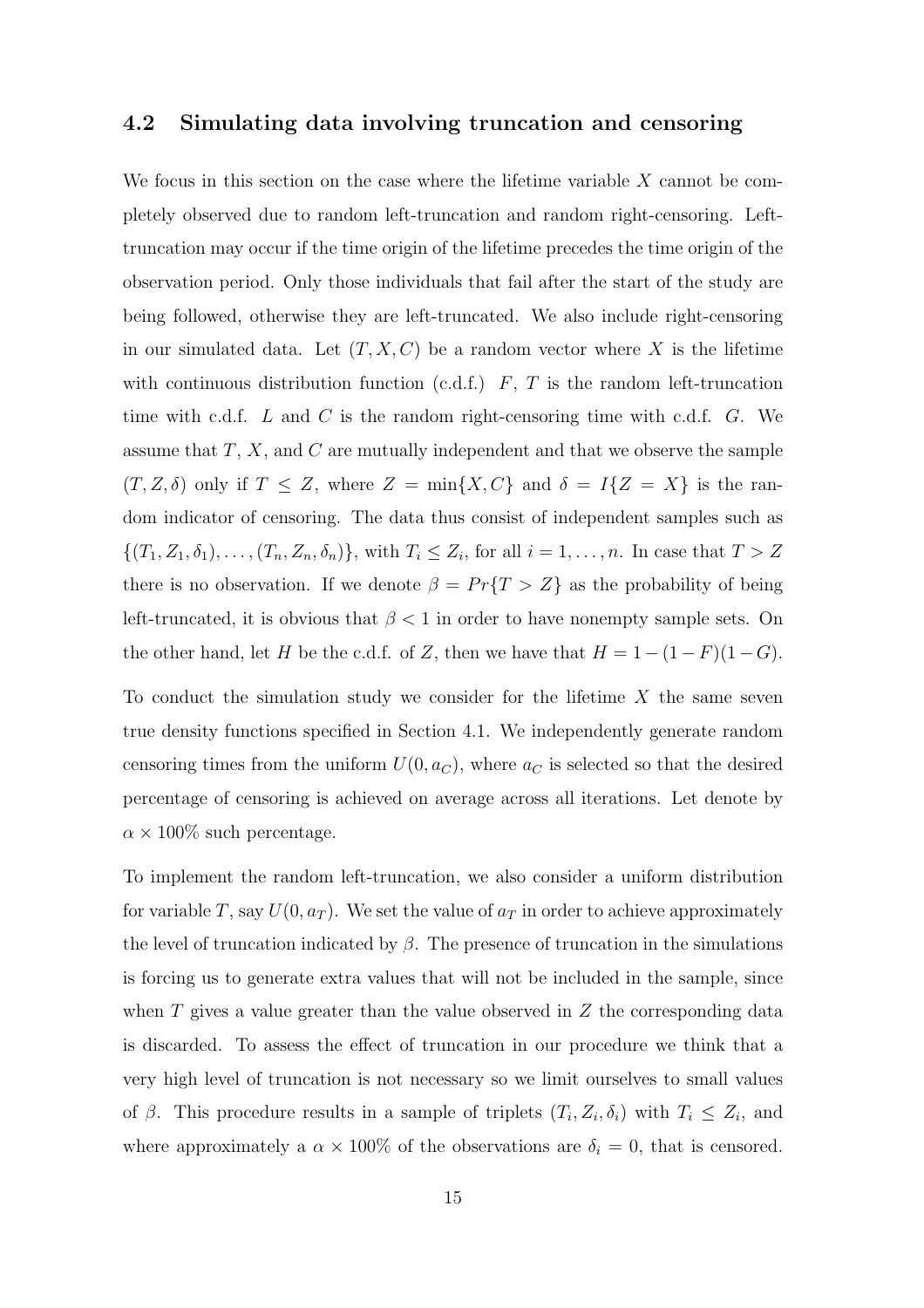We consider  $n = 50,200$  and 1000 as in the i.i.d. case above. From this simulated sample set we construct the failure process  $N(t)$  and the risk process  $Y^{(n)}(t)$  at each estimation point t by  $N(t) = \sum_{i=1}^{n} I[Z_i \le t] \delta_i$  and  $Y^{(n)}(t) = \sum_{i=1}^{n} I[T_i \le t \le Z_i],$ respectively.

Using the analogous performance measures described above for non-filtered data we compare the behavior of the four bandwidth estimates with the two unfeasible strategies. The results are summarized in the right hand of the tables 1 and 2.

#### 4.3 Discussion of the simulation results

We find that Do-validation systematically outperforms crossvalidation significantly. Only in one case, the first model with 50 observations, do crossvalidation outperform Do-validation. But even in this case the difference is small. In general Do-validation outperforms crossvalidation with relative errors varying around half of those of crossvalidation. We also see that the left and right onesided crossvalidation do not have the same performance. Do-validation therefore provide a good stable compromise between the two avoiding unstable behavior when one of them does not work well.

#### 4.4 Implementation and some computational issues

In the just presented simulation study we have implemented the continuous version of the local linear estimator defined in (2), which runs from continuous data as formulated in the model in Section 2. It is a different approach to the previously considered by Nielsen *et al.* (2009). These authors carried out their simulations experiments on an equally-spaced grid on the interval  $[0, \tau]$ , and used a discrete version of the local linear estimator, which runs on aggregated data as we will describe later in Section 5.2. Under such continuous formulation we describe in this subsection the algorithm we have used to perform the simulation experiments described above. We also discuss some issues about optimization and numerical integration, which is involved in the algorithm. And finally we provide a brief runtime analysis to give an insight to the reader about the practicability of the methods under R running on Windows platforms.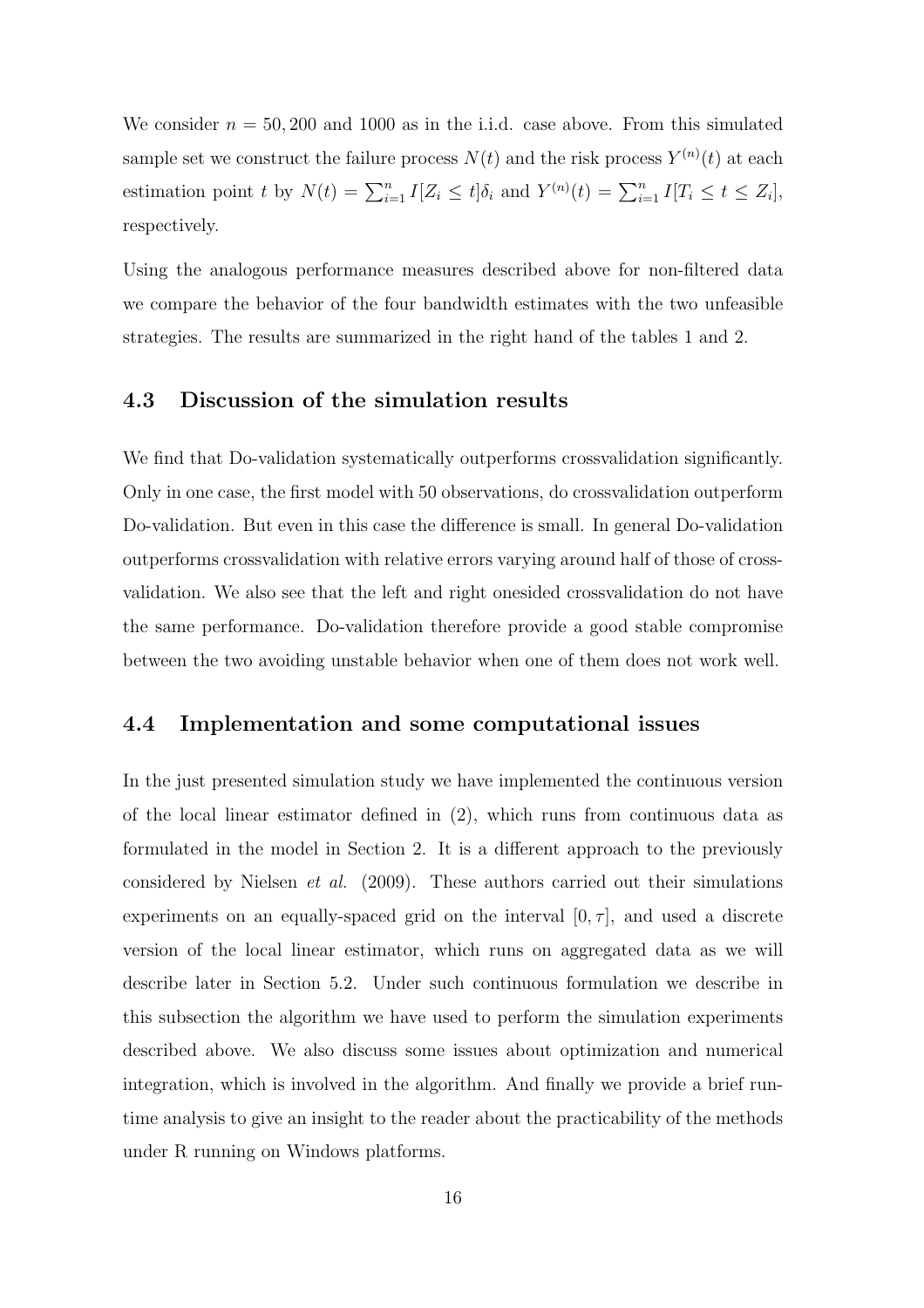Let consider for any given model,  $f \in \{f^k : k = 1, ..., 7\}$ , and sample size, n, the general case of filtered data where  $a<sub>C</sub>$  and  $a<sub>T</sub>$  are defined to provide the desired percentage of censoring and truncation, respectively. Let define intervals  $I_b = [range(f)/n, range(f)/2]$  for bandwidth selection in each case. The simulation algorithm can be described through the following steps:

#### Algorithm

- Step 1. Simulate a sample:  $\{(T_1, Z_1, \delta_1), \ldots, (T_n, Z_n, \delta_n)\}\)$  holding the desired levels of censoring and truncations as was described in Section 4.2.
- Step 2. Calculate the best possible bandwidth (reported by  $BB$  in Table 1) for a given sample as the minimizer of the performance measure in (15), as a function of b in the interval  $I<sub>b</sub>$ .
- Step 3. Calculate the crossvalidation bandwidth estimate,  $\hat{b}_{CV}$ , as the minimizer in the interval  $I_b$  of the crossvalidation score

$$
\widehat{Q}_0(b) = n^{-1} \left\{ \int_0^{\tau} \left[ \widehat{f}_{b,K}(s) \right]^2 Y^{(n)}(s) ds - 2 \sum_{i=1}^n \widehat{f}_{b,K}^{[i]}(Z_i) \widehat{S}(Z_i) \delta_i \right\}.
$$
 (18)

- Step 4. Calculate the left-onesided crossvalidation bandwidth estimate as  $\hat{b}_{L,OSCV} =$  $\widehat{\mathbb{C}}_{L}$ , where  $\widehat{b}_{L}$  is the minimizer of the (left) onesided crossvalidation score (11). The minimization is performed inside the rescaled interval  $I_b/C$ , where  $C = 0.5874$  is the constant (13) calculated for the kernel in (14).
- Step 5. Calculate the right-onesided crossvalidation bandwidth estimate,  $\widehat{b}_{R,OSCV}$ , as in Step 4 but from the right onesided crossvalidation score.
- Step 6. Calculate the do-validation bandwidth as  $\hat{b}_{DO} = (\hat{b}_{L,OSCV} + \hat{b}_{R,OSCV})/2$ .
- Step 7. Repeat steps 1–6 a large number of times and afterwards the best average bandwidth in (16) is calculated as the minimizer of the average of the performance measure along the simulated samples (as a function of  $b$  in the interval  $I_b$ ).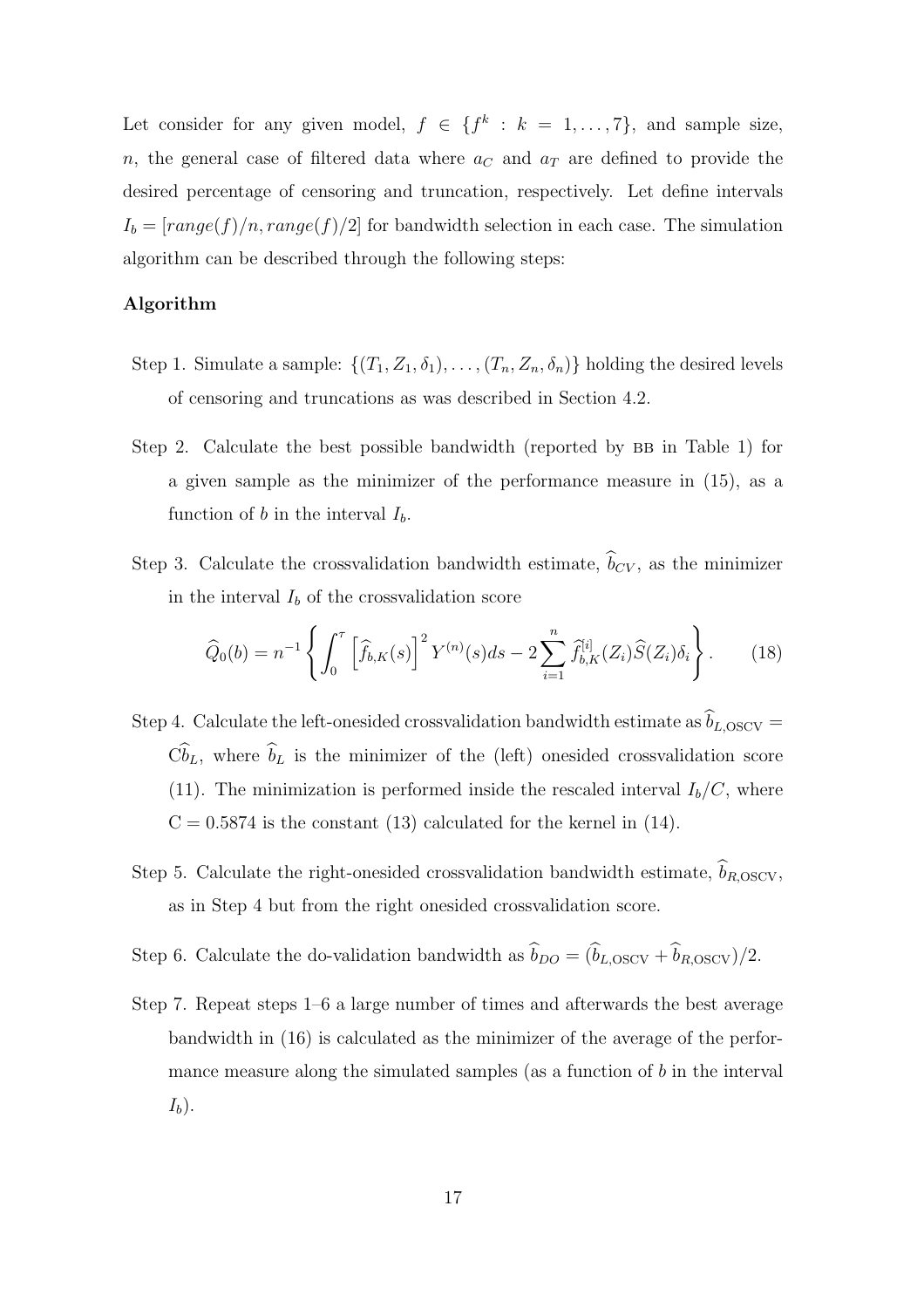*Optimization.* The above algorithm is a direct implementation of the bandwidth estimates using one dimensional optimization methods designed for continuous functions. In our experiments we have used the function optimize in the package stats in R. This function implements a method being a combination of golden section search and successive parabolic interpolation based on the Algol 60 procedure localmin by Brent 1973). Using this function we have calculated in the simulations the bandwidth estimates by applying the function optimize to the corresponding scores. In this aim these scores are considered as continuous functions of the bandwidth parameter, b, and the optimization is defined in the interval  $I_b = [range(f)/n, range(f)/2]$  for each model  $f \in \{f^k : k = 1, ..., 7\}$  and sample size n.

*Numerical integration.* In the algorithm the local linear estimator in (2) should be evaluated in the optimization, using the symmetric kernel and also its two onesided versions. Then it is required the calculation of the involved moments

$$
a_j(t) = \int K_b(t-s)(t-s)^j Y^{(n)}(s)ds,
$$
\n(19)

for  $j = 0, 1, 2$ . Note that these integrals can be exactly calculated for polynomial kernels as that in (14). However it cannot be done with the performance measure and also with the CV and OSCV scores. In this case we have considered numerical integration through the R function integrate, which implements unidimensional adaptive Gauss-Kronrod quadrature based on the Fortran functions DQAGE, and DQAGIE from QUADPACK (Piessens, deDoncker-Kapenga, Uberhuber and Kahaner 1983). We use this function considering the maximum number of intervals being 100 and the relative accuracy of  $1.11e - 14$ . Such choice is enough to provide stable approximations of the involved integrals as we can see from Table 3. This table shows the results from the methods when we increase this number from 100 to 200. Here we only report results for the two first models and sample sizes in the case of non-filtered data. However similar conclusions were derived from the other models, filtering schemes but also bigger number of subdivisions. We can confirm from these results that a bigger number of subdivisions does not alter the conclusions from our experiments reported in Table 1.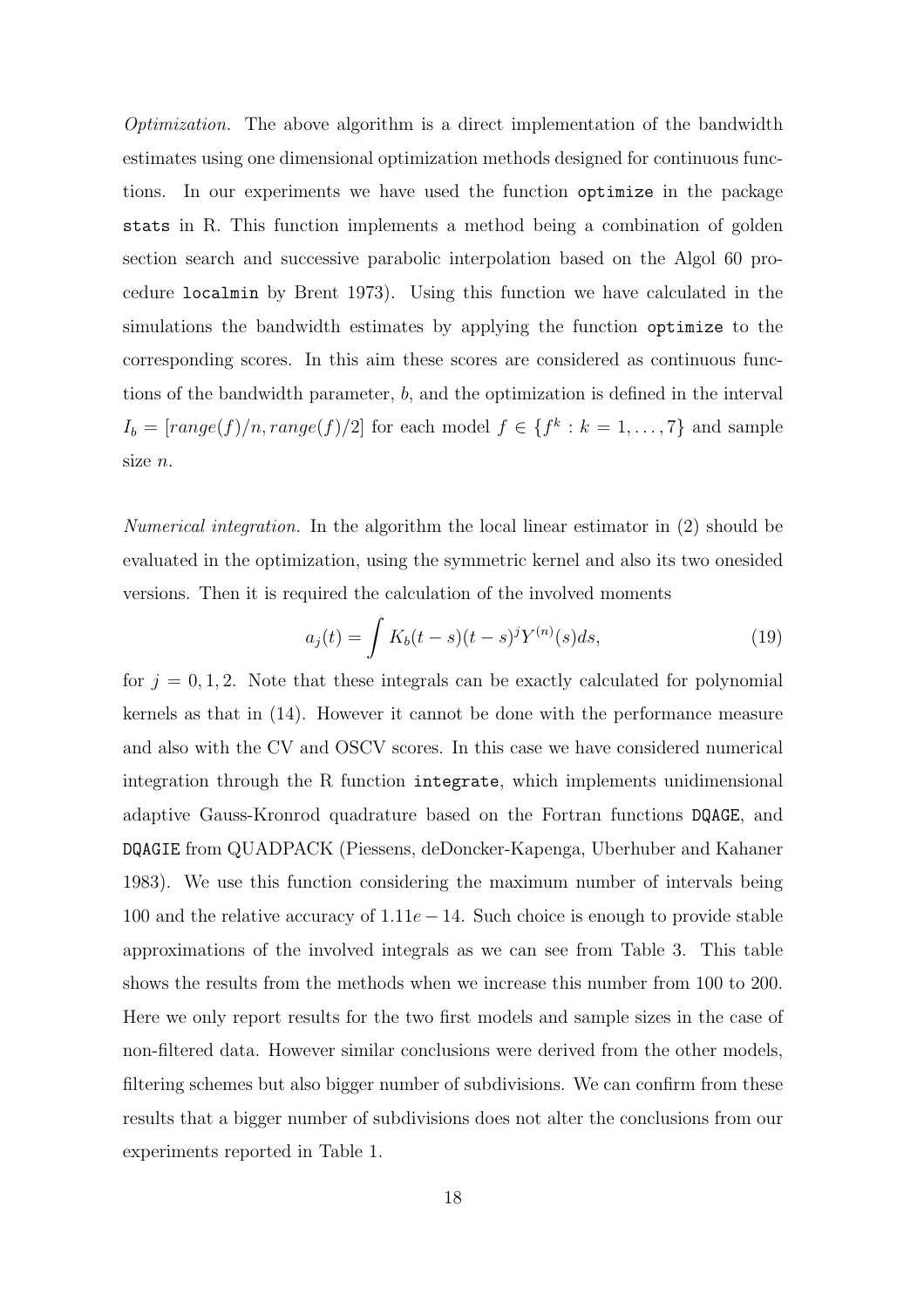| Density        | $\, n$ | sbd.    | $_{\rm BB}$ | $_{\rm CV}$ | $\mathrm{OSCV}_L$ | $OSCV_R$ | DO    |
|----------------|--------|---------|-------------|-------------|-------------------|----------|-------|
| 1              | 50     | 100     | 10.88       | 18.11       | 16.74             | 23.08    | 18.66 |
|                |        | 200     | 10.88       | 18.05       | 16.74             | 22.93    | 18.53 |
|                |        | %Rdiff. | $3.0e-5$    | $3.3e-3$    | $3.7e-4$          | 0.85     | 0.43  |
|                | 200    | 100     | 3.18        | 6.64        | 4.46              | 6.68     | 4.97  |
|                |        | 200     | 3.19        | 6.64        | 4.38              | 6.70     | 4.83  |
|                |        | %Rdiff. | 0           | $9.4e-3$    | $1.1e-3$          | 0.67     | 0.52  |
| $\overline{2}$ | 50     | 100     | 8.56        | 15.71       | 10.40             | 10.91    | 10.51 |
|                |        | 200     | 8.56        | 15.69       | 10.40             | 10.88    | 10.51 |
|                |        | %Rdiff. | $6.1e-4$    | $5.4e-2$    | $1.4e-4$          | 0.31     | 0.17  |
|                | 200    | 100     | 2.82        | 4.41        | 3.69              | 3.50     | 3.55  |
|                |        | 200     | 2.82        | 4.41        | 3.67              | 3.48     | 3.53  |
|                |        | %Rdiff. | 0           | 0.02        | $6.3e-3$          | 0.55     | 0.77  |

Table 3: Sensitivity of the adaptive Gauss-Kronrod quadrature approximation (implemented in the function integrate in R) to the fixed maximum number of subdivisions. The two first rows for each model and sample size show the average of errors as in Table 1 in the complete data case, with maximum number of subdivisions (sbd.) equal to 100 and 200, respectively. The rows labeled "%Rdiff." shows the medians of the relative differences,  $100 \times \frac{|Q_{0,l}^{[100]}(\hat{f}_{\hat{b},K}^{(l)},f)-Q_{0,l}^{[200]}(\hat{f}_{b,K}^{(l)},f)|}{Q_{0,l}^{[100]}/\hat{f}_{\hat{b},K}^{(l)},f}}$  $Q_{0,l}^{[100]}(\widetilde{f}_{b,K}^{(l)},f)$ , along the replicas.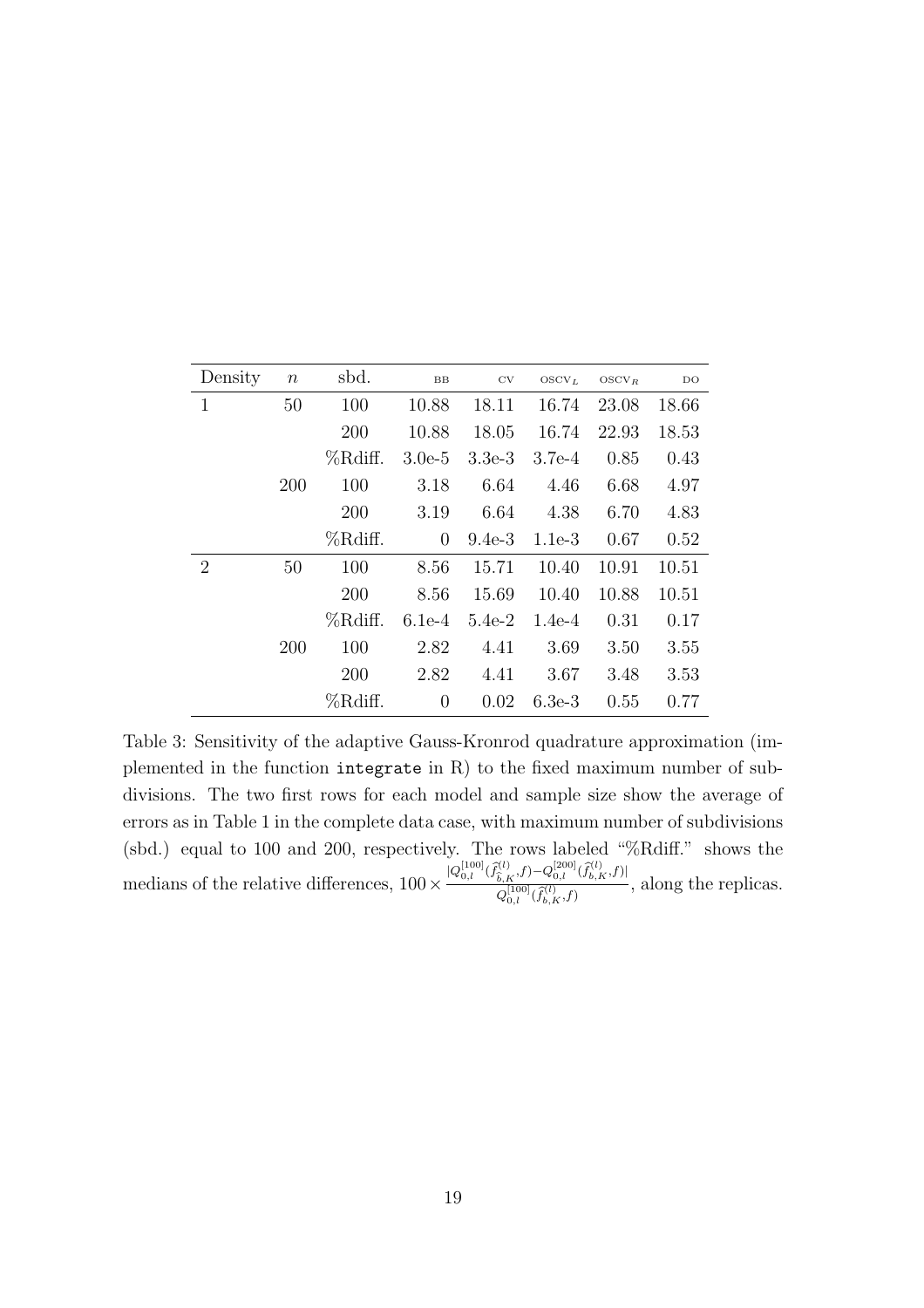| $\boldsymbol{n}$ |      |       | Step 2 Step 3 Steps $4-5-6$ | Total    |
|------------------|------|-------|-----------------------------|----------|
| 50               | 1.35 | -1.68 | 2.57                        | 591      |
| 200              | 3.54 | 3.28  | 6.08                        | 15.91    |
| 1000             | 8.88 | 44.92 | 72.60                       | - 169.87 |

Table 4: Approximated run-time complexity of the algorithm in minutes. Column 5 shows the total time to perform all the calculations required for one replica in the simulations experiments. Columns 2–4 show the time in performing the main steps in the algorithm (Step 2  $\rightarrow$  best possible bandwidth, Step 3  $\rightarrow \hat{b}_{CV}$  and Steps 4-5-6  $\rightarrow \hat{b}_{DO}$ ). Each reported time is the average over one simulated sample from each of the models  $f^k$   $(k = 1, \ldots, 7)$ .

*Run-time complexity.* Cross-validation strategies and therefore our do-validation method are expensive to compute in the simulations. To overcome the time complexity of the algorithm described above, we have used the R package Rmpi to perform the simulations experiments reported in previous sections. Such package provides an interface (wrapper) to MPI APIs and interactive R slave environment. However we provide in Table 4 an idea of the computational complexity of the algorithm running in a standard computer (Pentium (R) Dual-Core CPU-E5700 with 3.00GHz and 2.00GB-RAM with R working under Windows 7-32 bits). Specifically we have evaluated the run-time of one arbitrary simulated (complete) sample from each of the models,  $f^k$   $(k = 1, ..., 7)$ , for increasing values of the sample size, *n*. We have carried out these experiments considering numerical integration through the R function integrate with a maximum number of intervals of 100 and optimization through optimize, which are the same choices used to provide the simulation results summarized in the paper. The the resulting times is reported in Table 4 for increasing values of n.

## 5 Discrete and aggregated data

In this section we show that our approach is simple to adjust to discrete and aggregated data.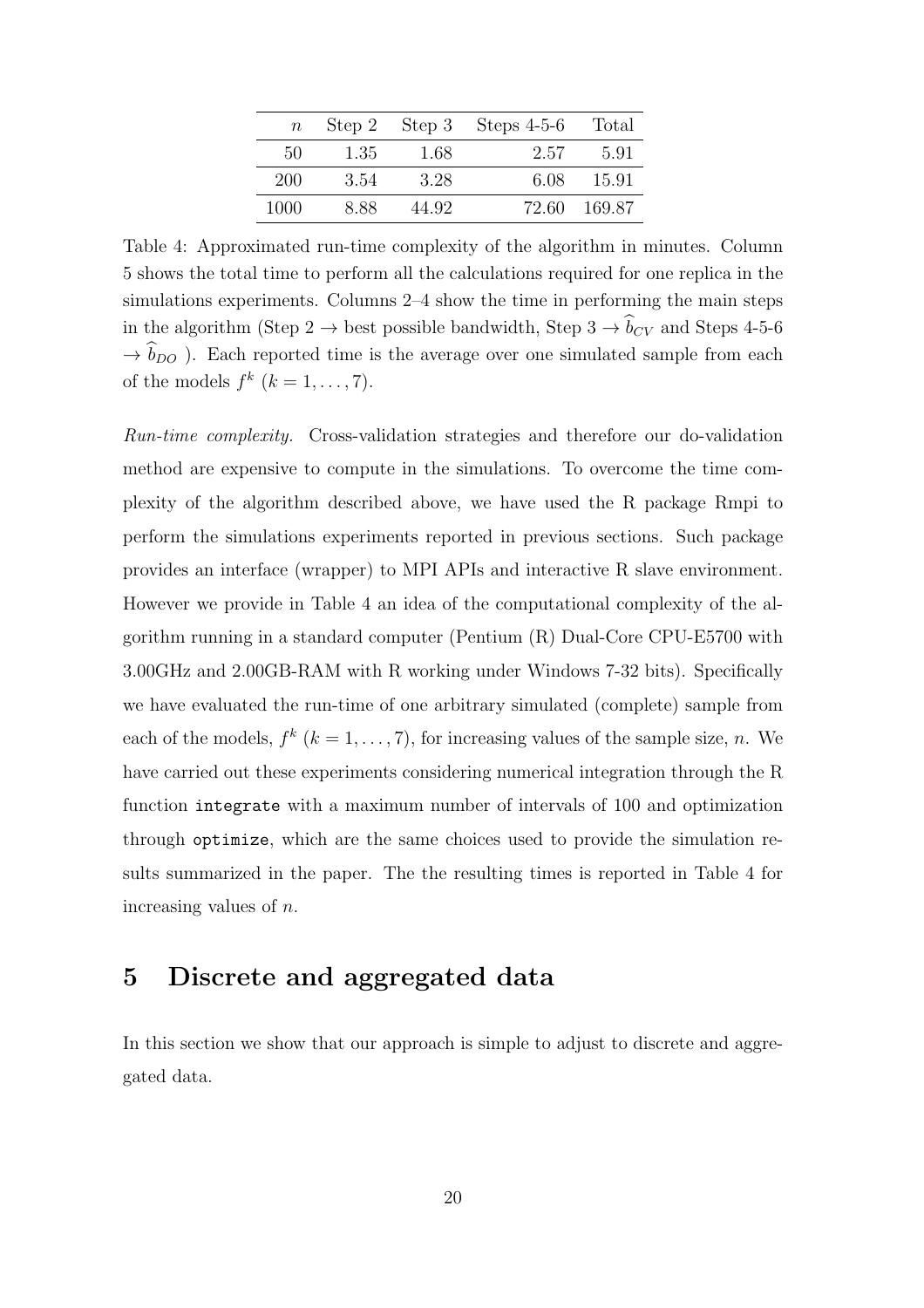## 5.1 Discrete occurrences and exposures: a common data representation of survival data

Survival data often takes the shape of occurrences and exposures defined on intervals. It is for example common practice that national bureaus of statistics publish yearly mortality occurrences and exposures for their population. The national bureaus take their original continuous stochastic processes and transfer them to the more easily publishable yearly occurrences and exposures. We define such occurrences and exposures to be approximations to the following discrete approximations and aggregations of the continuous counting processes and their exposure:

$$
O_r = \sum_{i=1}^n \int_{X_{r-1}}^{X_r} dN_i(x),
$$

and

$$
E_r = \frac{1}{\Delta_r} \sum_{i=1}^n \int_{X_{r-1}}^{X_r} Y_i(x) dx,
$$

where  $X_0, \ldots, X_m$  are discrete points and  $\Delta_r = X_r - X_{r-1}$   $(r = 1, \ldots, m)$ .

Survival data in the shape of occurrences and exposures are also well known in many other survival data applications and many applied statisticians and actuaries are so used to working with them that they think of them as original data. Different data providers might approximate their discrete occurrences and exposures from their continuous data in different ways, but everyone tends to agree that the discretization should be sufficiently accurate to allow for both a nonparametric and a parametric survival analysis.

#### 5.2 Local linear estimation for discrete data

In this section we provide the computational aspects of calculating our local linear estimator when the data provider has provided a discrete set of occurrences and exposures. Note that our approach below also works when the discretization is not equidistant. That will become important in our application below. While data providers most often provide occurrences and exposures in an equidistant way, modern survival techniques might transform the data and analyze the data on a different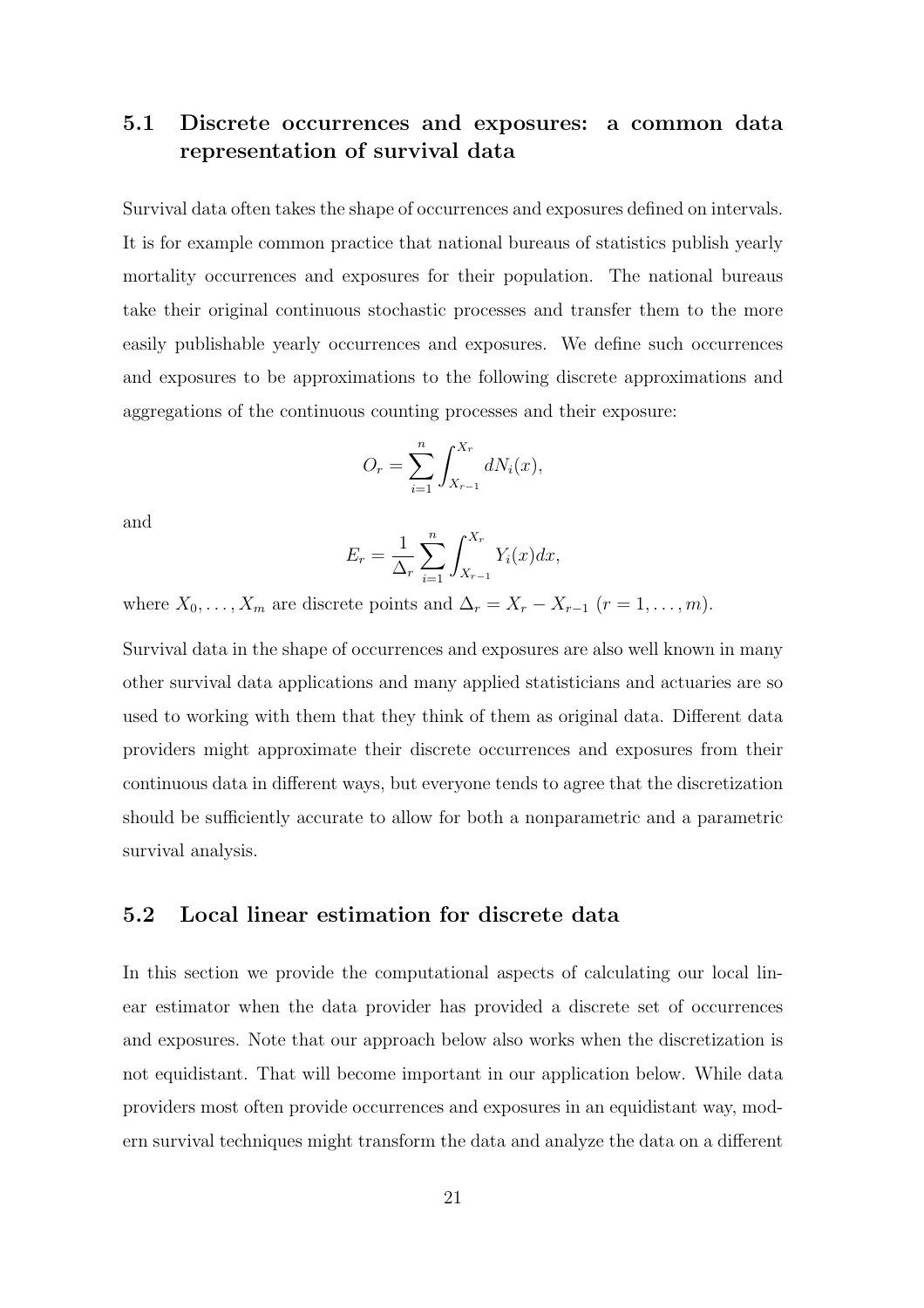time scale for example. In such cases the transform will no longer be equidistant and this is exactly the situation in our data study below. Based on discrete occurrences and exposures our local linear density estimator (4) can be defined as

$$
\widetilde{f}_{b,K}(t) = \sum_{r=1}^{m} \overline{K}_{d,t,b}(t - X_r^*) \widehat{S}(X_r^*) O_r
$$

where

$$
\overline{K}_{d,t,b}(t-X_r^*) = \frac{a_{d,2}(t) - a_{d,1}(t)(t-X_r^*)}{a_{d,0}(t)a_{d,2}(t) - \{a_{d,1}(t)\}^2}K_b(t-X_r^*)
$$

and

$$
a_{d,j}(t) = \sum_{r=1}^{m} K_b(t - X_r^*)(t - X_r^*)^j E_r \Delta_r, \quad j = 0, 1, 2,
$$

with  $X_r^* = (X_{r-1} + X_r)/2$ ,  $r = 1, ..., m$ . Here  $\hat{S}(X_r^*)$  is the estimator of the survival function defined by  $\widehat{S}(X_r^*) = \exp\left(-\sum_{i=1}^r \frac{O_i}{E_i}\right)$  $E_i$ ), for  $r = 1, \ldots, m$ .

Besides, the least-squares crossvalidation principle given in (9) can be formulated for discretized data and the estimator  $\widetilde{f}_{b,K}$  as follows. Let consider the discretized version of the optimality criteria in (9) given by

$$
Q_{d,0}(b) = n^{-1} \sum_{r=1}^{m} \left( \widetilde{f}_{b,K}(X_r^*) - f(X_r^*) \right)^2 E_r \Delta_r.
$$

Then the crossvalidation bandwidth is defined as the minimizer of the following estimation

$$
\widehat{Q}_{d,0}(b) = \sum_{r=1}^{m} \left( \widetilde{f}_{b,K}(X_r^*) \right)^2 E_r \Delta_r - 2 \sum_{r=1}^{m} \widetilde{f}_{b,K}^{[r]}(X_r^*) \widehat{S}(X_r^*) O_r,
$$

where  $\tilde{f}_{b,K}^{[r]}(X_r^*)$  is the estimator arising when the dataset is changed by setting  $O_r = O_r - 1$ . Similarly the onesided crossvalidation bandwidths are defined from the discretized OSCV scores and therefore the Do-validation method.

## 6 Visual test of parametric submodel

We apply our new practical smoothed survival function to estimate the density function of a transformation of mortality data considered in Spreeuw, Nielsen and Jarner (2012). One of the authors of this paper is a research director in one of Europe's big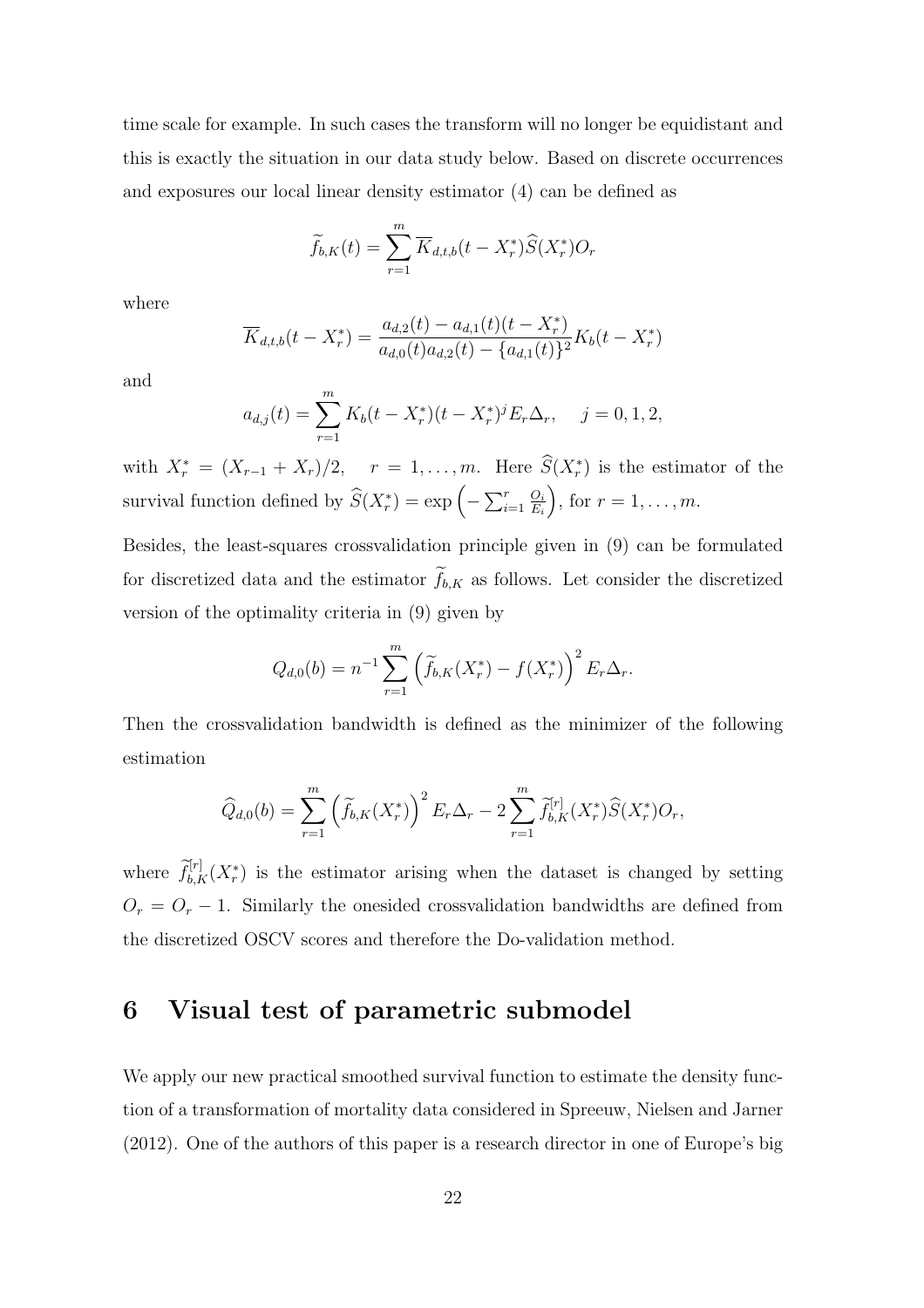pension funds responsible for a recent implementation of their mortality model and hence for setting annuity reserves for all current or former employees of Denmark. One particular important question of interest of the mortality model is whether it is actually fitting old-age. While the filtered density approach proved very good at answering these questions, the bandwidths had - somewhat unsatisfying - to be chosen by eye ball. Crossvalidation did not work for this study. The nonparametric filtered density estimator was used to develop a graphical test evaluating the suitability of a candidate parametric mixed hazard model based on a gamma frailty mortality model. Spreeuw *et al.* (2012) first estimate this candidate mixed hazard model through a standard maximum likelihood approach. Then the survival data are transformed in such a way that had the estimated parametric mixed model been the true model, then the transformed data would follow a uniform distribution. The graphical test considers the density of the transformed survival data and inspect whether it looks uniform. Since the transformed data lies in the interval [0, 1], the good boundary-correction properties of the local linear estimator are crucial.

#### 6.1 The parametric mixed mortality model

The considered parametric mixed mortality model generalizes the classical Gompertz survival model partly by including more parameters and partly by including a multiplicative frailty component. We first define this mortality model for identically independent data, where the frailty interpretation is more immediate, after that we generalize the parametric mixed mortality model to our setting.

Assume a cohort of  $n$  i.i.d. individuals and assume that the individual frailty effect can be represented by a random gamma distributed random variable. Assume now that  $B_1, \ldots, B_n$  are the *n* individuals i.i.d frailty parameters and assume  $E[B_i] = 1$ . Then the conditional force of mortality at age x given  $B_i = b_i$  is  $\mu(x, b_i) = b_i \bar{\mu}(x)$ , for  $i = 1, ..., n$ . And the cohort mortality at age x is  $\mu(x) = E[B|x]\bar{\mu}(x)$ .

Assume that the underlying mortality - before adjusting for the frailty - is  $\bar{\mu}(x) =$  $\exp(a_0 + a_1x + a_2x^2)$ . We consider the gamma specification where  $E[B|x] = (1 +$  $\sigma^2 \overline{M}(x)$ <sup>-1</sup>, with  $\overline{M}(x) = \int_0^x \overline{\mu}(s) ds$ .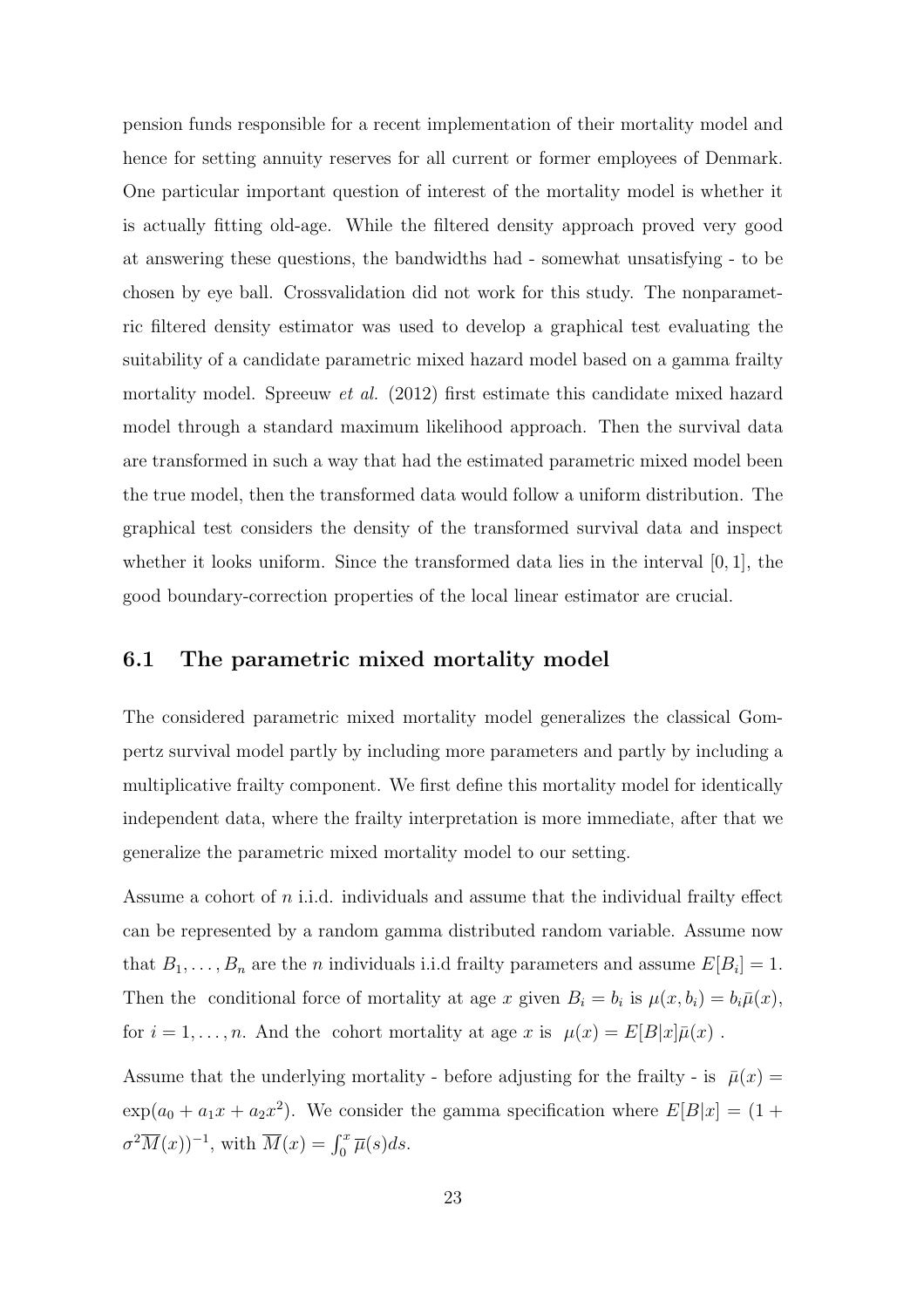#### 6.2 Visual test of parametric survival density

The dataset consists of mortality data of women from four countries, namely United States (US), United Kingdom (UK), Denmark and Iceland. These data were obtained from Human Mortality Database and concern the calendar year 2006. The data providers have constructed this data as approximations to the yearly occurrences and exposures. In the application ages from 40 to 110 were included. The parametric mixed hazard specification of Spreeuw *et al.* (2012) assumes that the underlying continuous data come from a counting process with intensity function

$$
\lambda_i(x) = \mu_{\theta}(x) Y_i(x)
$$

as in (1) with

$$
\mu_{\theta}(x) = \frac{\exp(a_0 + a_1x + a_2x^2)}{1 + \sigma^2 \int_0^x \exp(a_0 + a_1s + a_2s^2)ds}
$$

where  $\theta = (a_0, a_1, a_2, \sigma^2)$  is a four-dimensional parameter. It is the same parametric hazard shape as we had in the simplified i.i.d situation in the above section. By including it in our stochastic framework we allow ourself to work with this parametric specification for our general type of data set with repeated left truncations and right censoring. Let us denote by  $F_{\theta}$  the distribution function associated with  $\mu_{\theta}$ . First, we calculate the parametric maximum likelihood estimators of  $\theta$  following Borgan (1984). Secondly, we follow Spreeuw *et al.* (2012) and transform the time axis with the function  $F_{\hat{\theta}}$ . It is of course well known that such a transformation would result in uniformly distributed survival times - if  $F_{\hat{\theta}}$  represents the true underlying cdf of these survival times. We can therefore construct our practical smoothed survival density on this transformed data and visualize our estimator of the difference between the density represented by  $F_{\hat{\theta}}$  and the true underlying density. Concretely we consider the discrete time points used for our occurrences and exposures  $X_1, \ldots, X_m$  and get their transformed versions  $\overline{X}_r = F_{\widehat{\theta}}(X_r)$ , for  $r = 1, ..., m$  and  $\overline{X}_0 = 0$ . If  $F_{\widehat{\theta}}$  is really a good description of the true model then the transformed data should be uniformly distributed and in such a case our density estimator based on the time transformed occurrences and exposures should be close to the unit line.

For these data Spreeuw *et al.* (2012) get an estimator of the density by choosing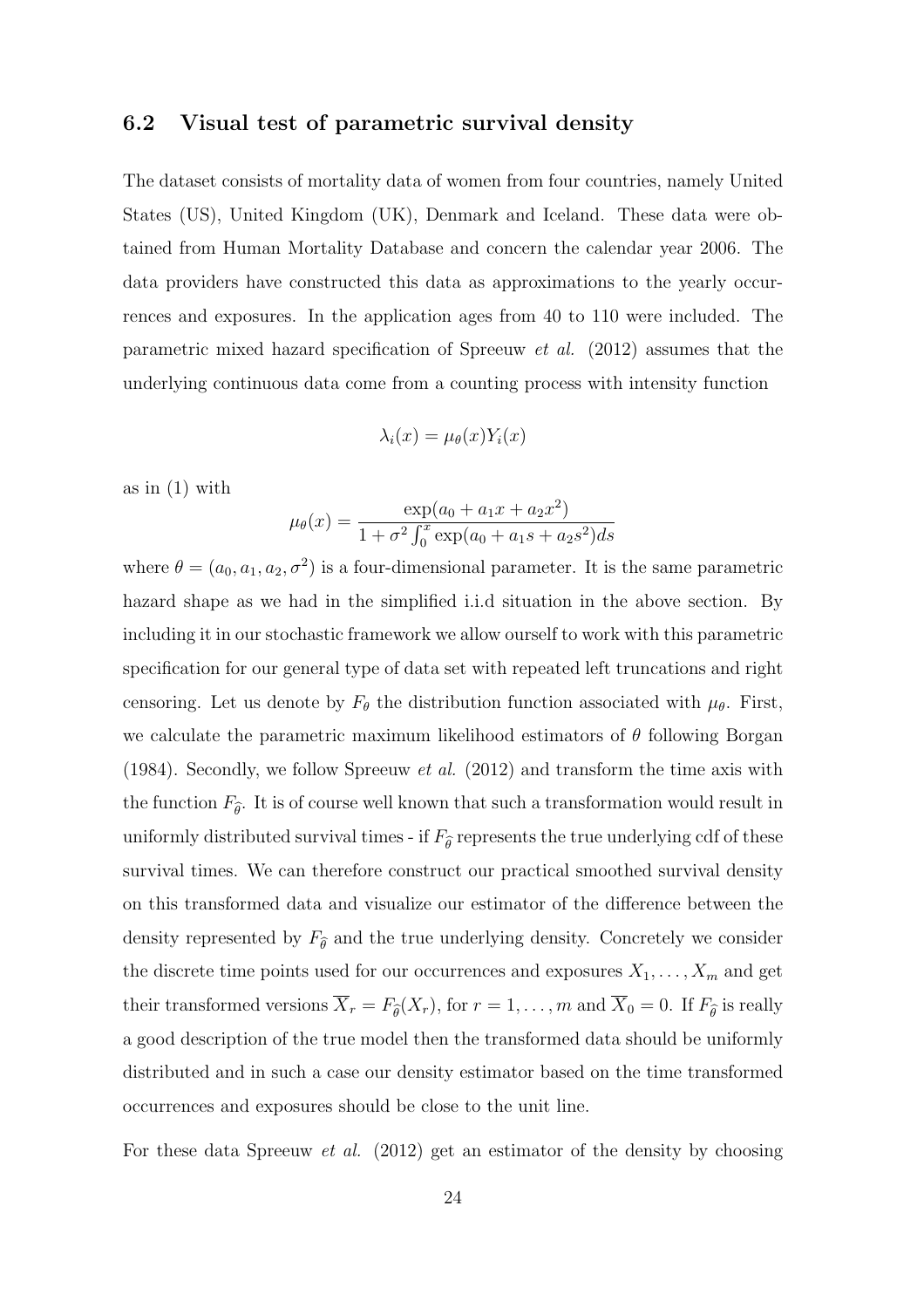| Country        | $b_{CV}$ | $b_{DO}$                | $b_{SNJ}$ |
|----------------|----------|-------------------------|-----------|
| United States  |          | $0.044$ $0.175$ $0.083$ |           |
| United Kingdom |          | $0.044$ $0.222$ $0.111$ |           |
| Denmark        |          | 0.084  0.485  0.167     |           |
| <i>Iceland</i> |          | $0.592$ $0.497$ $0.333$ |           |

Table 5: Estimated bandwidth for each method and the suggested value in Spreeuw *et al.* (2012).

the bandwidth according to whatever looked best for the particular data set. It leaded the authors to consider the local linear density estimator with bandwidths  $b = 1/12$  for US,  $b = 1/9$  for UK,  $b = 1/6$  for Denmark and  $b = 1/3$  for Iceland. These subjective choices are now compared with the bandwidth estimates  $\widehat{b}_{CV}$  and the Do-validation method  $\widehat{b}_{DO}$ . The results for each country are presented in Table 5. Our above visual test could of course also be used to test other parametric models based on filtered data as for example the classical Weibull parametric model, see for example Balakrishnan and Mitra (2012)

Figure 2 shows the resulting estimates of the transformed points using local linear estimation with the corresponding  $\widehat{b}_{DO}$  (solid curve) and  $\widehat{b}_{CV}$  (discontinuous curve). These bandwidths are also reported in second and third columns of Table 5). As can be appreciated from the table, the Do-validation method is the one that produces the estimated values which are closer to the values that the authors recommended (shown in the last column of the table). However standard crossvalidation is completely wrong providing very small values for the bandwidths which lead to inappropriate density estimators in all cases, as it is displayed in Figure 2 (discontinuous curve). Do-validation works well providing density estimates close to the uniform. All the estimated transformed densities based on Do-validation bandwidths provide tail densities below one indicating that the parametrically estimated mortality is too heavy-tailed. Also, all estimated densities on the transformed scale - except for the small data Iceland case - are only a few percentages away from one. The maximal deviance around eight percent for the very old British is not sufficient to suggest the use of alternative parametric models. We also considered the case without any frailty. This is we simply estimated the parametric mortality model without a frailty. Based on our do-validated bandwidths we got the same conclusion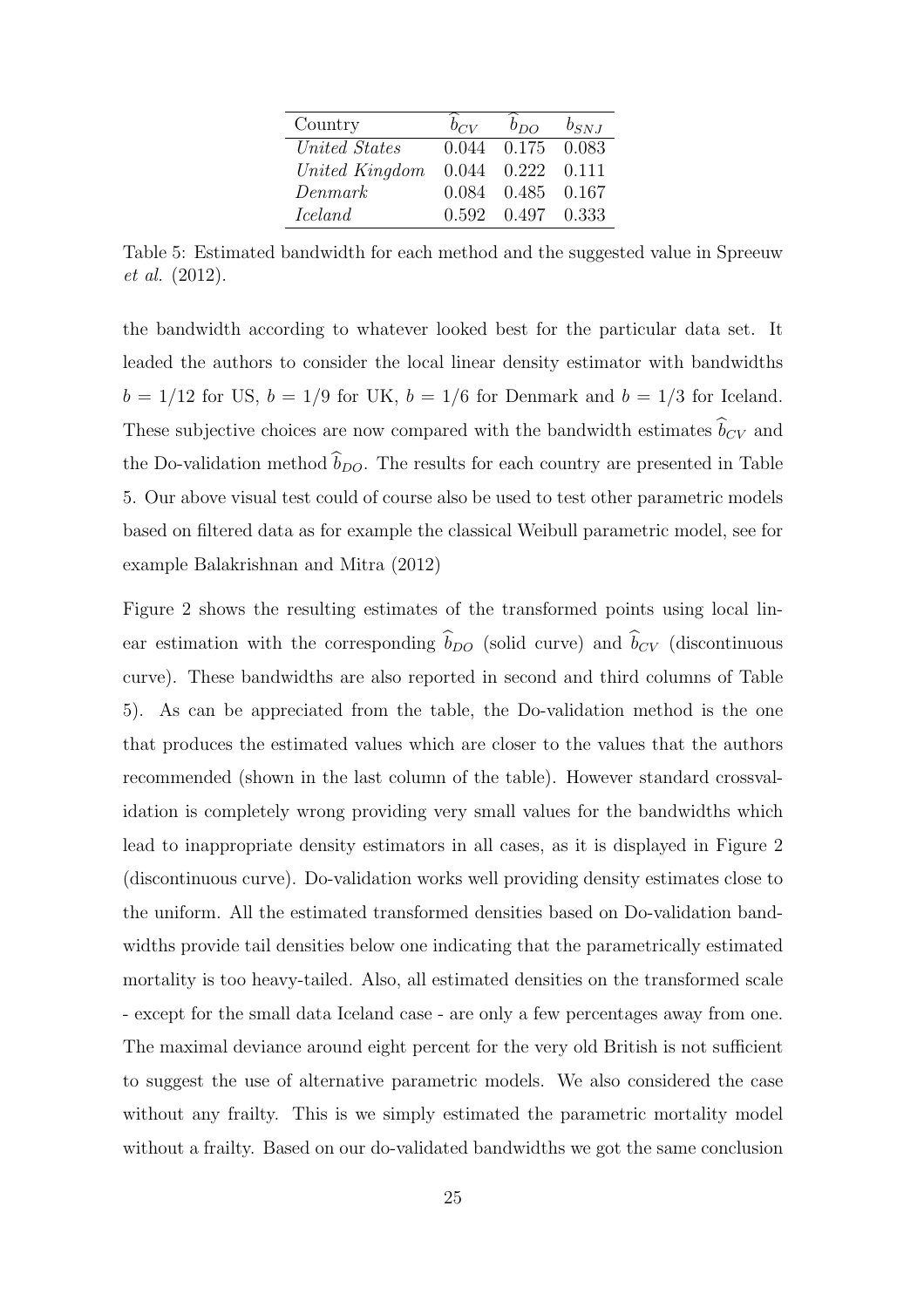

Figure 2: Mortality data application. Estimated density of the transformed data to judge the suitability of the gamma frailty specification for the SAINT model. Each panel shows local linear density estimate for each country: (a) US, (b) UK, (c) Denmark and (d) Iceland. In all the cases we have considered the Do-validation bandwidth (solid curve) and the crossvalidation bandwidth (dashed curve) which were reported in Table 5.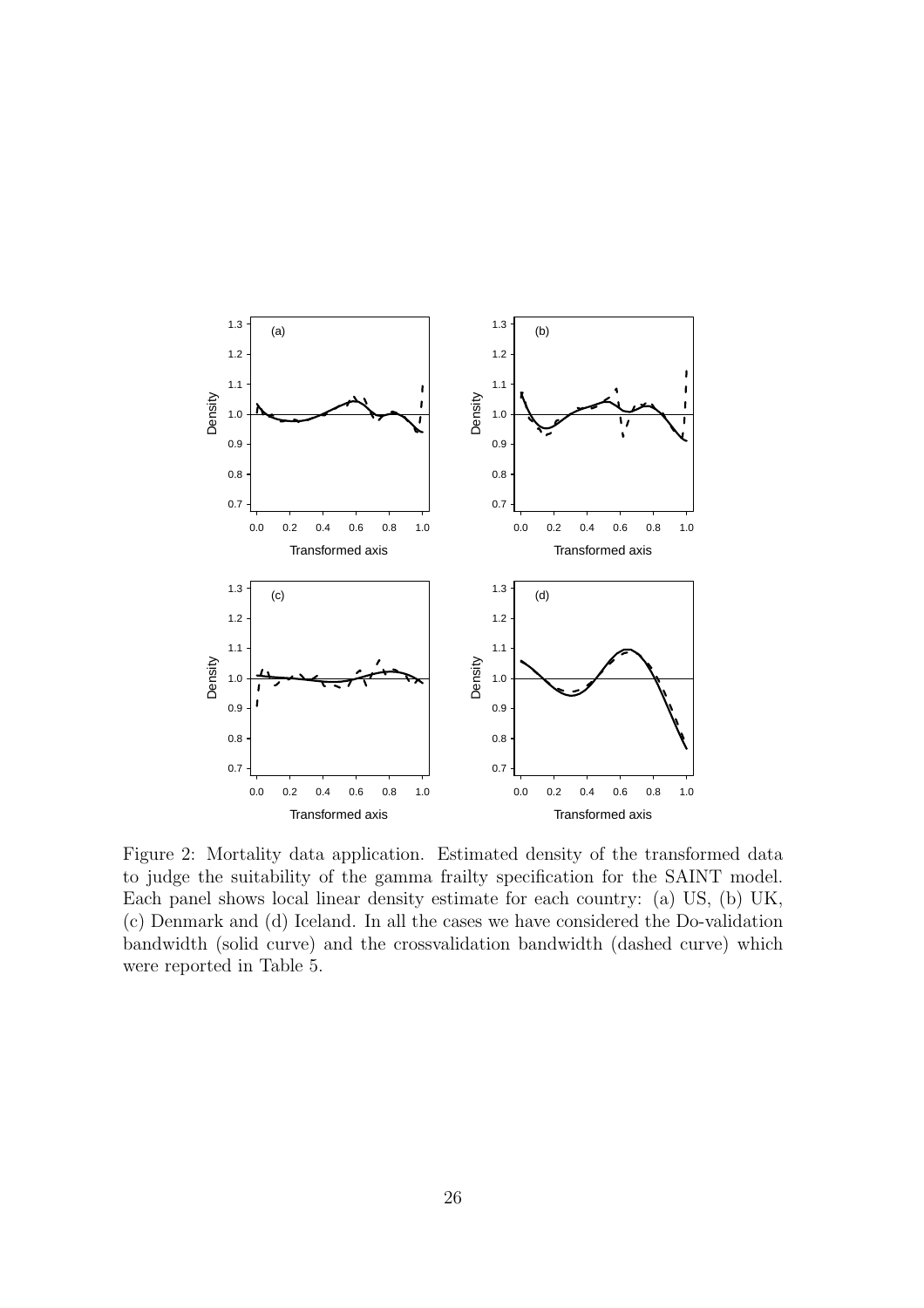as Spreeuw *et al.* (2012): the frailty is absolutely necessary to get satisfactory fits.

From Figure 2 we can deduce that the parametric model is a very good approximation of the data since the plots present the estimated densities very close to the baseline at 1 i.e. the uniform density. Therefore, from our analysis, we confirm the conclusions of the authors who asses that the SAINT model with gamma frailty gives a very good representation of these data. Our findings here are that Do-validation should be used to choose automatically the bandwidth.

## 7 The classical hazard approach

In this section we consider the same problem as above, but this time using classical techniques from the toolbox of hazard estimation. The purpose of this section is to show, that while hazard estimation techniques are indeed very useful, our density estimation methodology provides crucial information that these hazard techniques can not give.

#### 7.1 Standard method

First we compare the empirical integrated hazard with the parametric alternative on the transformed scale. If the estimated parametric mixed model is the true model then the integrated hazards evaluated at the transformed survival times should behave according to a standard exponential distribution. So, the standard method consists in constructing the Nelson-Aalen estimator for the transformed data and compare it with the cumulative hazard function corresponding to the standard exponential distribution. This can be graphically done by comparing the graph of the Nelson-Aalen estimator with a line of slope 1.

Specifically, we now transform the data as follows. Let  $X_1, \ldots, X_m$  be the discretization points of the original data and let  $M_{\theta}$  be the cumulative hazard function associated to  $\mu_{\theta}$ , then we calculate  $\widetilde{X}_r = M_{\widehat{\theta}}(X_r)$ , for  $r = 1, \ldots, m$ , and  $\widetilde{X}_0 = 0$ . Here  $\widehat{\theta}$  is our maximum likelihood estimator of the parametric hazard specified above. Again if  $\mu_{\hat{\theta}}$  is really a good description of the true model then the transformed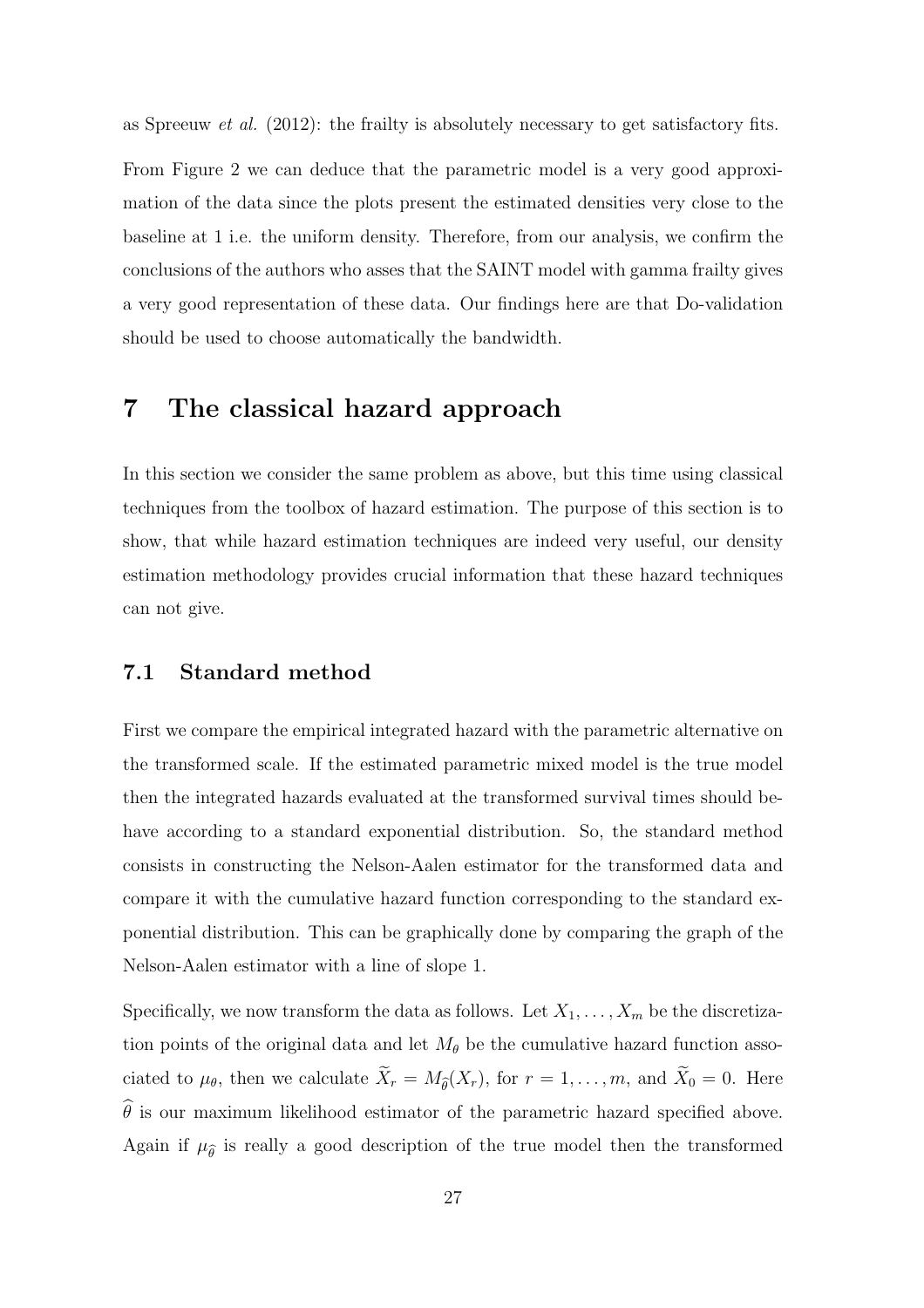

Figure 3: Nelson-Aalen estimator of the transformed data to judge the suitability of the gamma frailty specification for the SAINT model. The panels correspond to: (a) US, (b) UK, (c) Denmark and (d) Iceland.

data should be standard exponentially distributed. Let consider the Nelson-Aalen estimator given by

$$
\widehat{\Lambda}(\widetilde{X}_r) = \sum_{i=1}^r \frac{O_i}{E_i},
$$

for  $r = 1, \ldots, m$ . Figure 3 shows the results of the comparison for each country. The overall impression from the four graphs in Figure 3 is that three of them fit well with UK as an exception. The integrated hazard graphs have a tendency to overemphasize the importance of the early observations on the overall fit. They are less able to express right tail behavior. Also, the four graphs are not able to give us the same degree of understanding of the dynamics of the lack of fit as we get from the density graphs. Therefore, one can not with confidence express whether the assumed parametric frailty model fits well in the tail.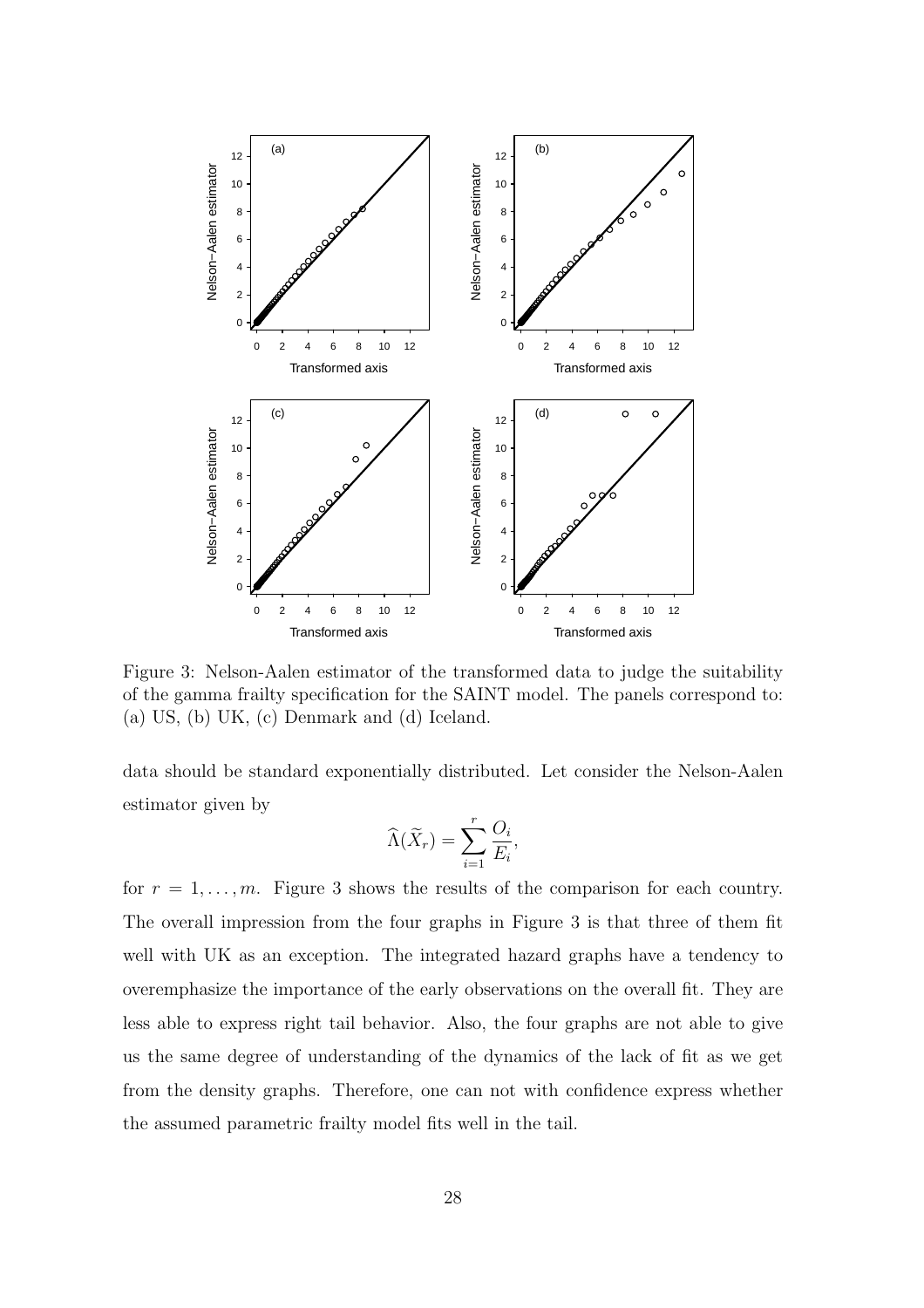#### 7.2 Visual test based on hazards

We consider transformed mortality data and provide a smooth estimate of the hazard rate on the transformed axis using the increments of the Nelson-Aalen estimator derived in the previous section. Let

$$
\widehat{\alpha}_{b,K}(x) = \int_0^\infty K_b(x-s)d\widehat{\Lambda}(s) = \sum_{r=1}^m K_b(x-\widetilde{X}_r)\frac{O_r}{E_r},
$$

for  $x > 0$ . This is the discrete version of the hazard estimator defined by Ramlau-Hansen (1983). If the model is suitable, the estimated hazard function should be close to the hazard function corresponding to a standard exponential random variable. Figure 4 displays the results for the four countries where we can see that the four hazards seem to be close to the exponential except for old-age. In fact the hazard seems to be very wrong for old-age and it is not clear that the true density is more heavy tailed than the estimated density. This is a clear difference between our new density based approach and classical hazard estimation: our new density approach is capable of making the conclusion that the original density is more heavy tailed than the estimated density.

## 8 Concluding remarks

In this paper we have provided data-driven bandwidth selectors for the local linear density estimation introduced by Nielsen *et al.* (2009) for survival data. These selectors are based on crossvalidatory scores and among them the so-called Do-validation bandwidth is shown to provide a good strategy in practice. Opposite to complicated plug-in procedures Do-validation is simpler, intuitive and does not require any pilot bandwidths. Even if a plug-in method would exist in our context, we are not sure that we would promote it after all. Mammen *et al.* (2011) argued that the known asymptotic optimality properties of plug-in estimator are not observed in practice. In practice, Do-validation seems to outperform plug-in estimation.

We provide a real-life analysis of mortality data based on our practical approach to filtered density smoothing and we show that our Do-validation method works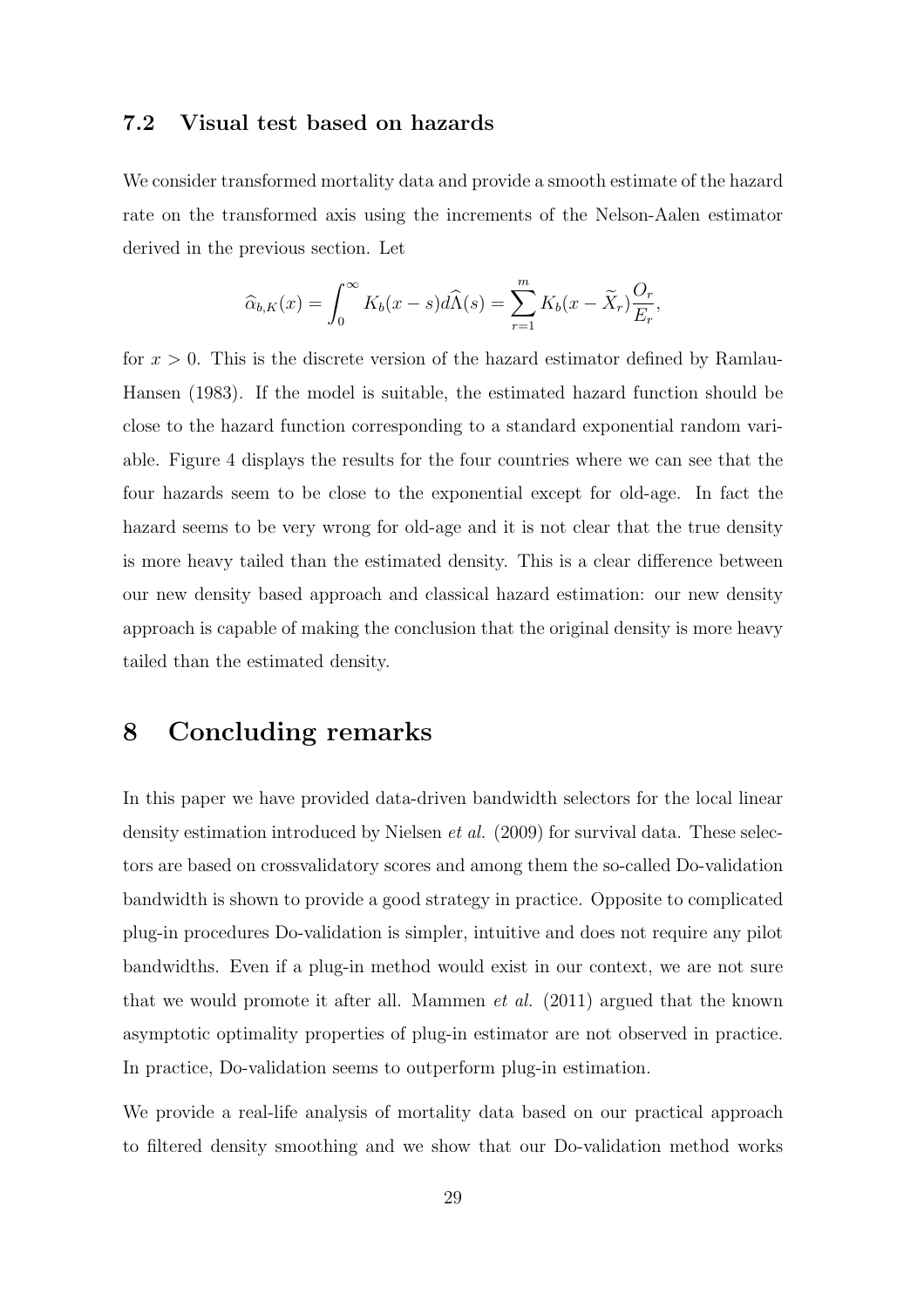

Figure 4: Mortality data application. Estimated hazard of the transformed data to judge the suitability of the gamma frailty specification for the SAINT model. The panels correspond to: (a) US, (b) UK, (c) Denmark and (d) Iceland.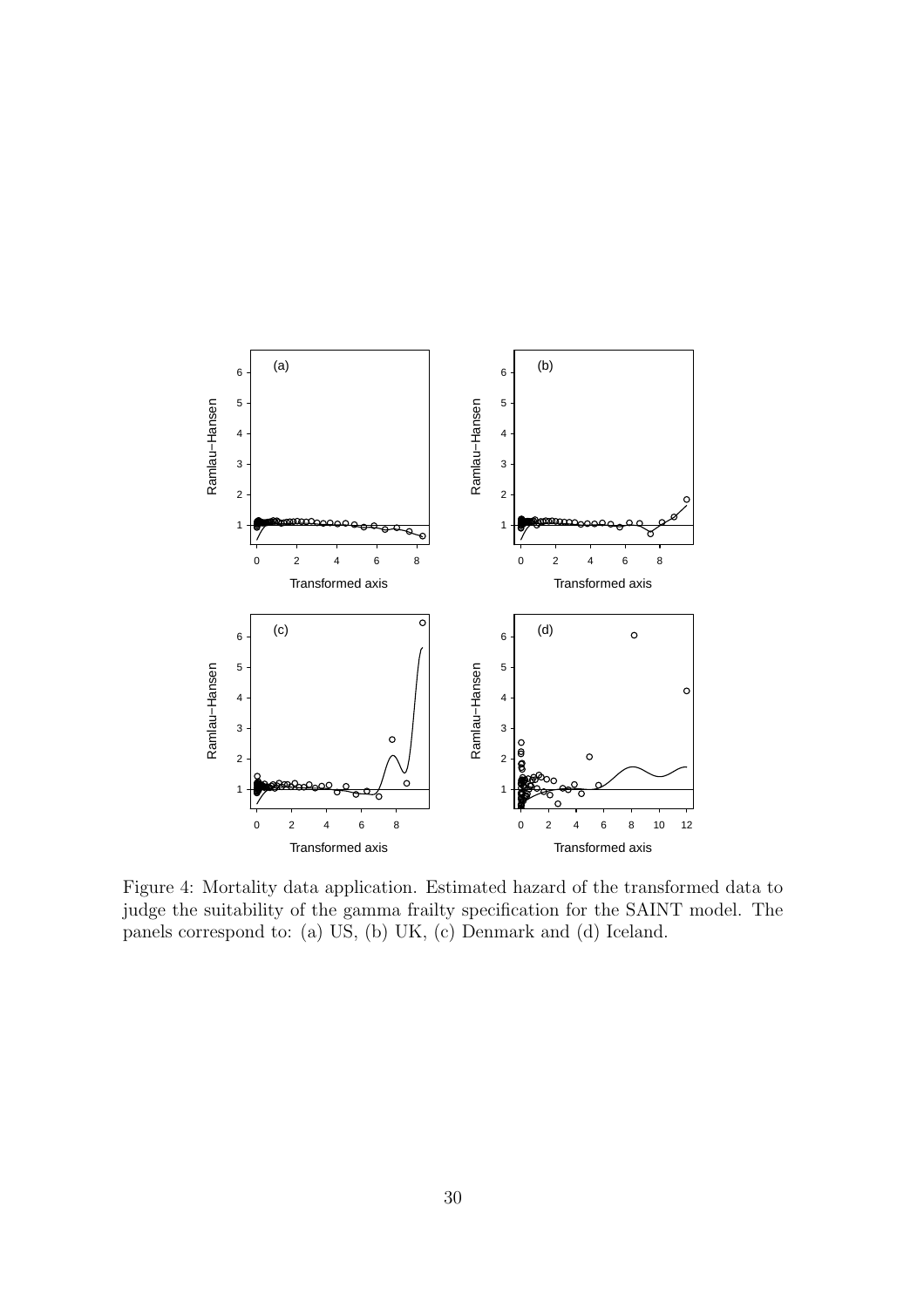well in this case, while standard crossvalidation breaks down. We also provide some motivation for having the filtered density estimator in the toolbox of the applied survival analyst. The survival density sometimes provides information that can not be extracted from hazard functions. We believe that our new filtered data bandwidth selection approach also generalizes to higher dimensional densities as in Buch-Kromann and Nielsen (2012) that is a structured filtered data version of the paper Buch-Kromann, Guillen, Linton and Nielsen (2011) and perhaps our approach even generalizes to filtered data regression, see Linton, Mammen, Nielsen and Van Keilegom (2011). Another interesting area of research is how to generalize our results to even more complicated filtering schemes, see for example the interesting general scheme of Balakrishnan and Kundub (2013)

## Acknowledgments

Authors thank the Centro de Servicios de Informática y Redes de Comunicaciones (CSIRC), Universidad de Granada, for providing the computing time. The authors gratefully acknowledge the financial support of the Spanish "Ministerio de Ciencia e Innovación" by the grant MTM2008-03010 and the "Junta de Andalucía" grant TIC-06902. Second author acknowledge the support of the European Commission under the Marie Curie Intra-European Fellowship FP7-PEOPLE-2011-IEF Project number 302600. Also the authors would like to thank the anonymous reviewers for their valuable comments and suggestions to improve the quality of the paper.

## References

- [1] Aalen, O.O. (1978) *Non-parametric inference for a family of counting processes*. Annals of Statistics, 6, 701–726.
- [2] Andersen, P., Borgan, O., Gill, R. and Keiding, N. (1993) Statistical Models Based on Counting Processes, Springer, New York.
- [3] Bagkavos, D. (2011) *Local linear hazard rate estimation and bandwidth selection*. Annals of the Institute of Statistical Mathematics, 63, 1019–1046.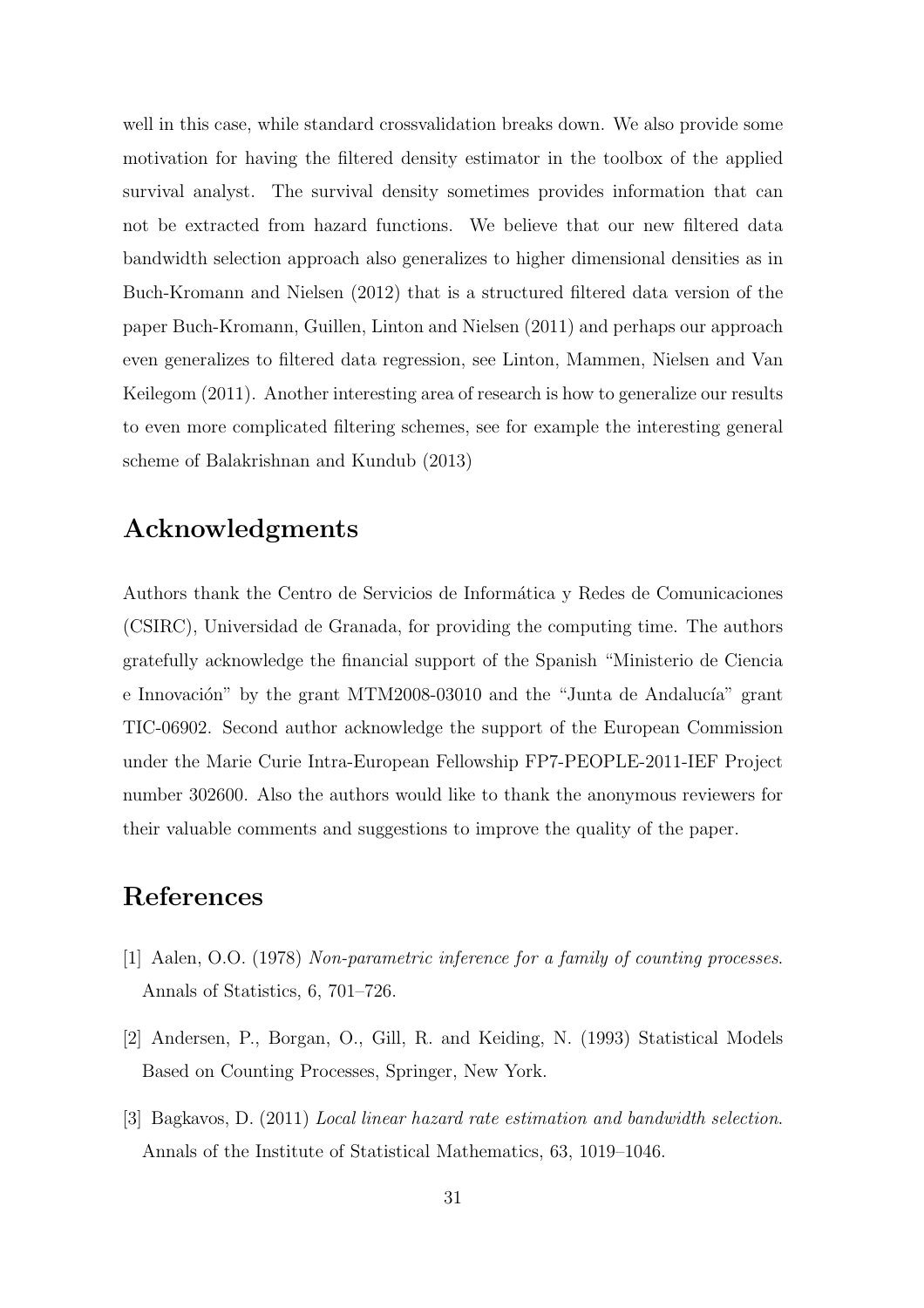- [4] Bagkavos, D. and Patil, P.N. (2008) *Local polynomial fitting in failure rate estimation*. IEEE Transactions on Reliability, 57 (1),41–52.
- [5] Balakrishnan, N. and Kundub, D. (2013) *Hybrid censoring: Models, inferential results and applications*. Computational Statistics and Data Analysis, 57 (1) 166– 209.
- [6] Balakrishnan, N. and Mitra, D. (2012) *Left truncated and right censored Weibull data and likelihood inference with an illustration*. Computational Statistics and Data Analysis, 56 (12) 4011–4025.
- [7] Brent, R. (1973) Algorithms for Minimization without Derivatives. Englewood Cliffs N.J. Prentice-Hall.
- [8] Borgan, O. (1984) *Maximum likelihood estimation in parametric counting process models with applications to censored failure time data*. Scandinavian Statistical Journal, 11, 1–16. Correction: 11, 275 (1984).
- [9] Bouezmarni, T., El Ghouch, A. and Mesfioui, M. (2011) *Gamma kernels estimator for density and hazard rate of right censored data*. Journal of Probability and Statistics, 2011, 1–16.
- [10] Buch-Kromann, T., Guillen, M., Linton, O. and Nielsen, J.P. (2011) *Multivariate density estimation using dimension reducing information and tail flattening transformations*. Insurance: Mathematics and Economics, 48, 99–110.
- [11] Buch-Kromann, T. and Nielsen, J.P. (2012) *Multivariate density estimation using dimension reducing information and tail flattening transformations for truncated and censored data*. Annals of the Institute of Mathematical Statistics, 48(1), 167–192.
- [12] Cheng, M.Y. (1997) *A bandwidth selector for local linear density estimators*. The Annals of Statistics, 25, 1001–1013.
- [13] Fleming, T.R. and Harrington, D.P.(1991) Counting Processes and Survival Analysis, Wiley, NY.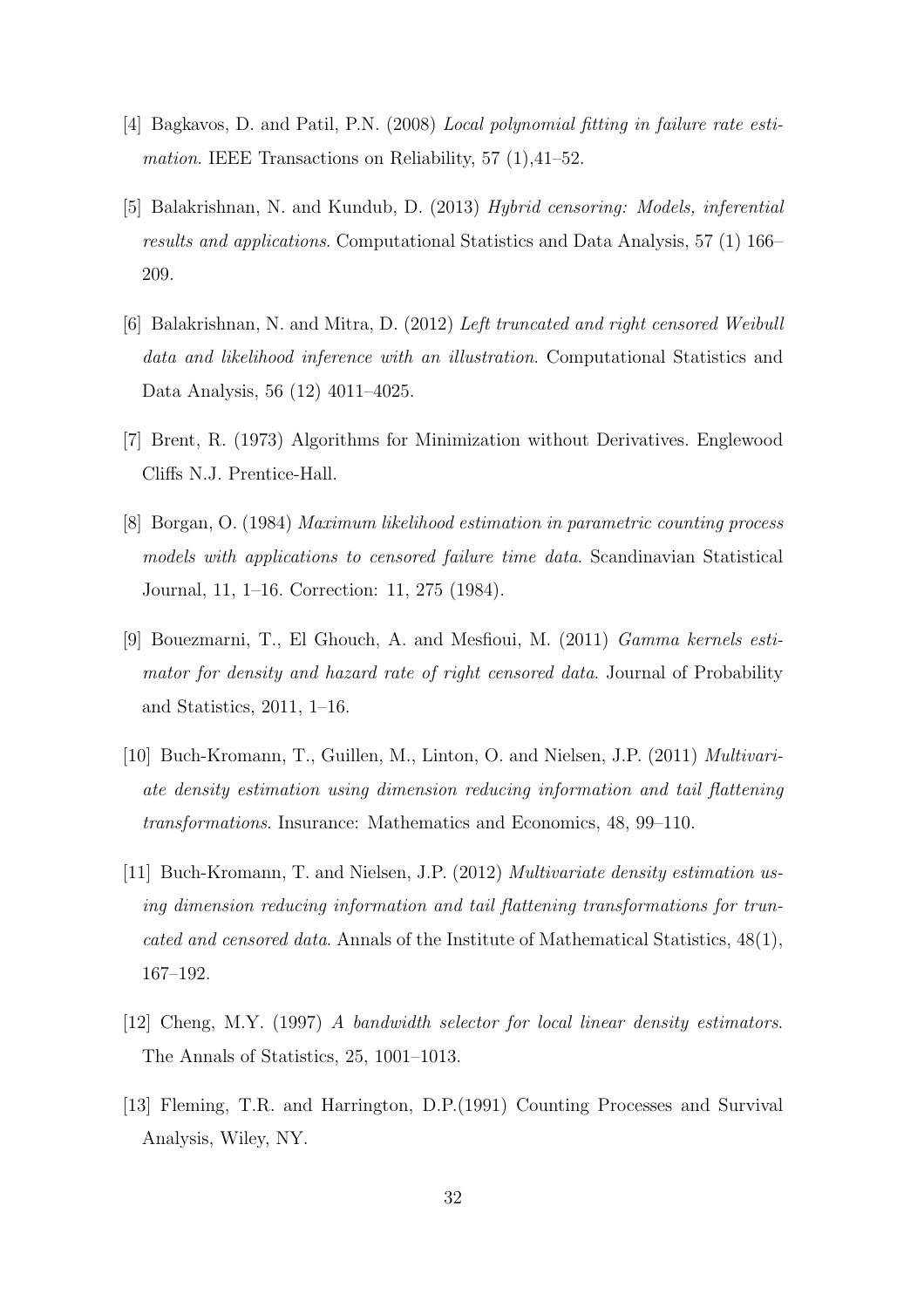- [14] Hart, J.D. and Lee,C.L. (2005) *Robustness of one-sided crossvalidation to autocorrelation*. Journal of Multivariate Statistics, 92, 77–96.
- [15] Hart, J.D. and Yi. S. (1998) *One-sided Cross-validation*. Journal of the American Statistical Association, 93, 135–146.
- [16] Hirukawa, M. and Sakudo, M. (2012) *Nonparametric Multiplicative Bias Correction for Kernel-Type Density Estimation Using Positive Data*. Working paper, Faculty of Economics, Setunan University (Japan)
- [17] Jones, C. (1993) *Simple boundary correction for kernel density estimation*. Statistics and Computing, 3, 135–146.
- [18] Kulasekera, K.B. and Padgett, W.J. (2006) *Bayes bandwidth selection in kernel density estimation with censored data*, Journal of Nonparametric Statistics, 18 (2), 129–143
- [19] Linton, O., Mammen, E., Nielsen, J.P and Van Keilegom, I. (2011) *Nonparametric regression with filtered data*. Bernoulli, 17(1), 60–87.
- [20] Mammen, E., Martínez-Miranda, M.D., Nielsen, J.P. and Sperlich, S. (2011) *Do-validation for kernel density estimation*, Journal of the American Statistical Association, 106, 651–660.
- [21] Martínez-Miranda, M.D., Nielsen, J.P. and Sperlich, S. (2009) One sided cross*validation for density estimation with an application to operational risk*. In "Operational Risk Towards Basel III: Best Practices and Issues in Modelling. Management and Regulation, Ed. G.N. Gregoriou; John Wiley and Sons, Hoboken, New Jersey.
- [22] Nielsen,J.P., Tanggaard, C. and Jones, M.C. (2009) *Local linear density estimation for filtered survival data*. Statistics, 43, 176–186.
- [23] Piessens, R., deDoncker-Kapenga, E., Uberhuber, C. and Kahaner, D. (1983) Quadpack: A Subroutine Package for Automatic Integration. Springer Series in Computational Mathematics (Fortran routine available at http://www.netlib.org/quadpack/).